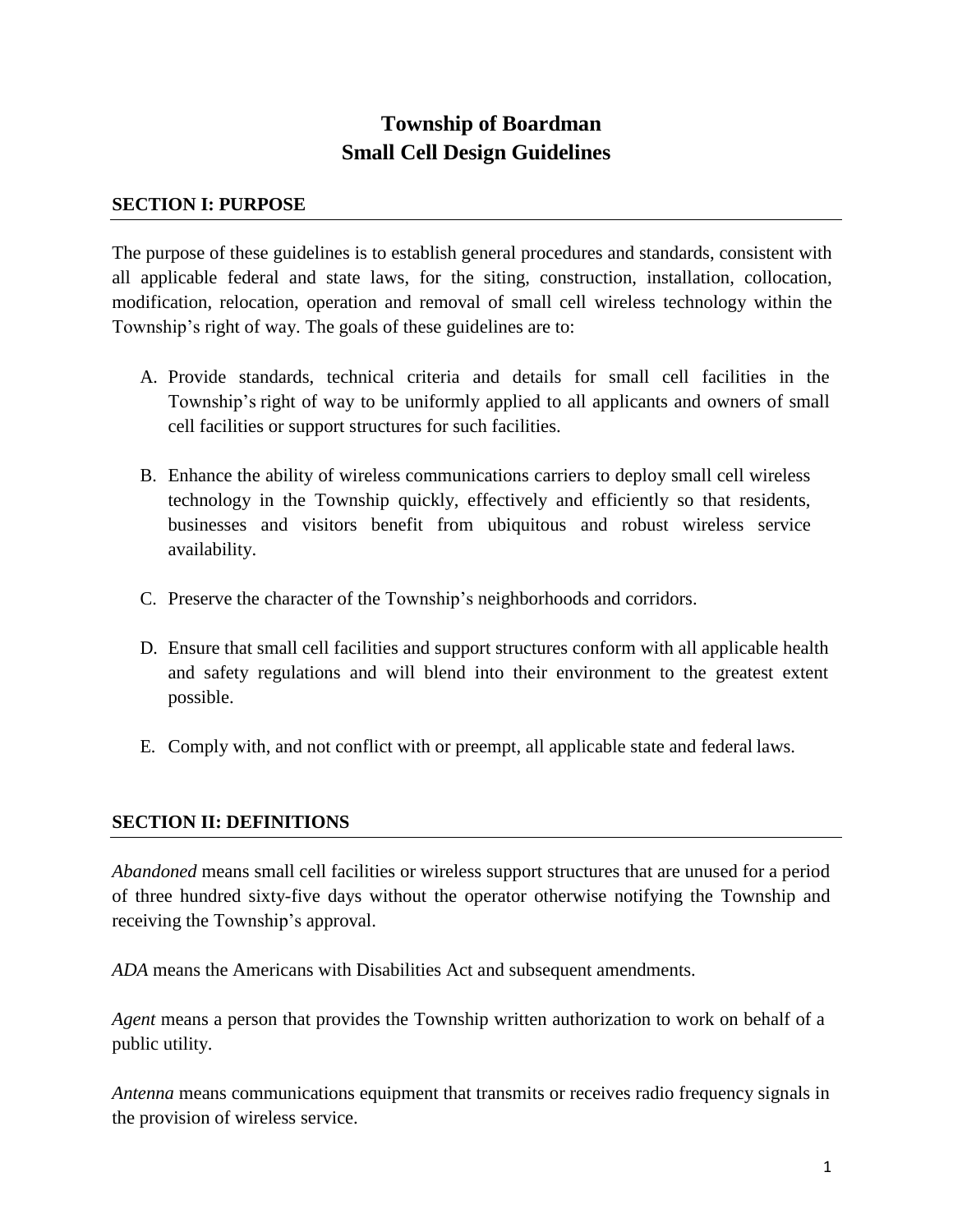*Applicant* means any Person applying for a Permit hereunder.

*Township* means the Township of Boardman.

*Collocation or Collocate* means to install, mount, maintain, modify, operate, or replace wireless facilities on a wireless support structure.

*County* means Mahoning County, Ohio.

*Decorative Pole* means a pole, arch, or structure other than a street light pole placed in the right of way to specifically designed and placed for aesthetic purposes and on which no appurtenances or attachments have been placed except for any of the following (a) electric lighting; (b) specially designed informational or directional signage; (c) temporary holiday or special event attachments.

 *North Market Street Historic District* means the area of Boardman Township bounded by Midlothian Boulevard, Glenwood Avenue, US 224 and Market Street. This area includes the Newport, Glen, Cadillacs and Ridgewood neighborhoods.

*Ornamental Pole* means a pole or structure placed in the right of way to support traffic signals and/or streetlights which has been specifically designed and placed for aesthetic purposes. Ornamental Poles often include appurtenances or attachments for flags, planters and/or other aesthetic features.

*Person* means any natural person or any association, firm, partnership, joint venture, corporation, or other legally recognized entity, whether for-profit or not-for-profit.

*Permit* means the non-exclusive grant of authority issued by the Township of Boardman to install a small cell facility and/or a wireless support structure in a portion of the right of way in accordance with these guidelines.

*Permittee* means the owner and/or operator issued a Permit pursuant to these guidelines.

*Right of Way* means the surface of, and the space within, through, on, across, above, or below, any public street, public road, public highway, public freeway, public lane, public path, public alley, public court, public sidewalk, public boulevard, public parkway, public drive, public easement, and any other land dedicated or otherwise designated for a compatible public use, which is owned or controlled by the Township of Boardman.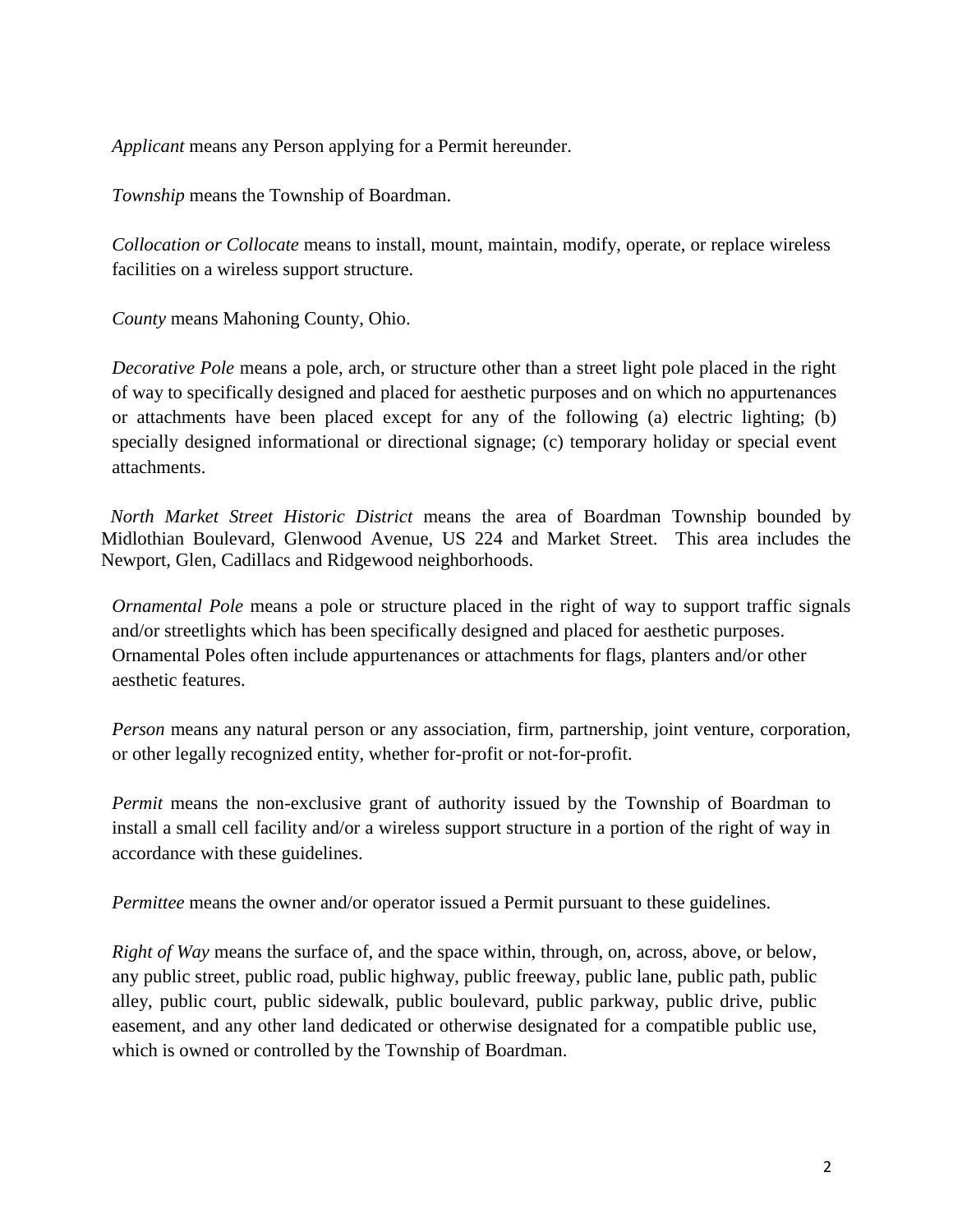*Small Cell Facility* means a wireless facility that meets both of the following requirements:

- (1) Each antenna is located inside an enclosure of not more than six cubic feet in volume or, in the case of an antenna that has exposed elements, the antenna and all of its exposed elements could fit within an enclosure of not more than six cubic feet in volume.
- (2) All other wireless equipment associated with the facility is cumulatively not more than twenty-eight cubic feet in volume. The calculation of equipment volume shall not include electric meters, concealment elements, telecommunications demarcation boxes, grounding equipment, power transfer switches, cut-off switches, and vertical cable runs for the connection of power and other services.

*Operator* means a wireless service provider, cable operator, or a video service provider that operates a small cell facility and provides wireless service. *Operator* includes a wireless service provider, cable operator, or a video service provider that provides information services as defined in the "Telecommunications Act of 1996," 110 Stat. 59, 47 U.S.C. 153(2), and services that are fixed in nature or use unlicensed spectrum.

*State* means the State of Ohio.

*Toll* means the pause or delay of the running of the required time period.

*Utility Pole* means a structure that is designed for, or used for the purpose of, carrying lines, cables, or wires for electric or telecommunications service. "Utility pole" excludes street signs and decorative poles.

*Wireless Support Structure* means a pole, such as a monopole, either guyed or self-supporting, street light pole, traffic signal pole, a fifteen-foot or taller sign pole, or utility pole capable of supporting small cell facilities. *Wireless Support Structure* excludes (a) a utility pole or other facility owned or operated by a municipal electric utility and (b) a utility pole or other facility used to supply traction power to public transit systems, including railways, trams, streetcars and trolley buses.

### **SECTION III: REQUIREMENT TO COMPLY**

Placement or modification of a small cell facility and/or wireless support structure shall comply with these design guidelines at the time the permit for installation or modification is approved and as amended from time to time.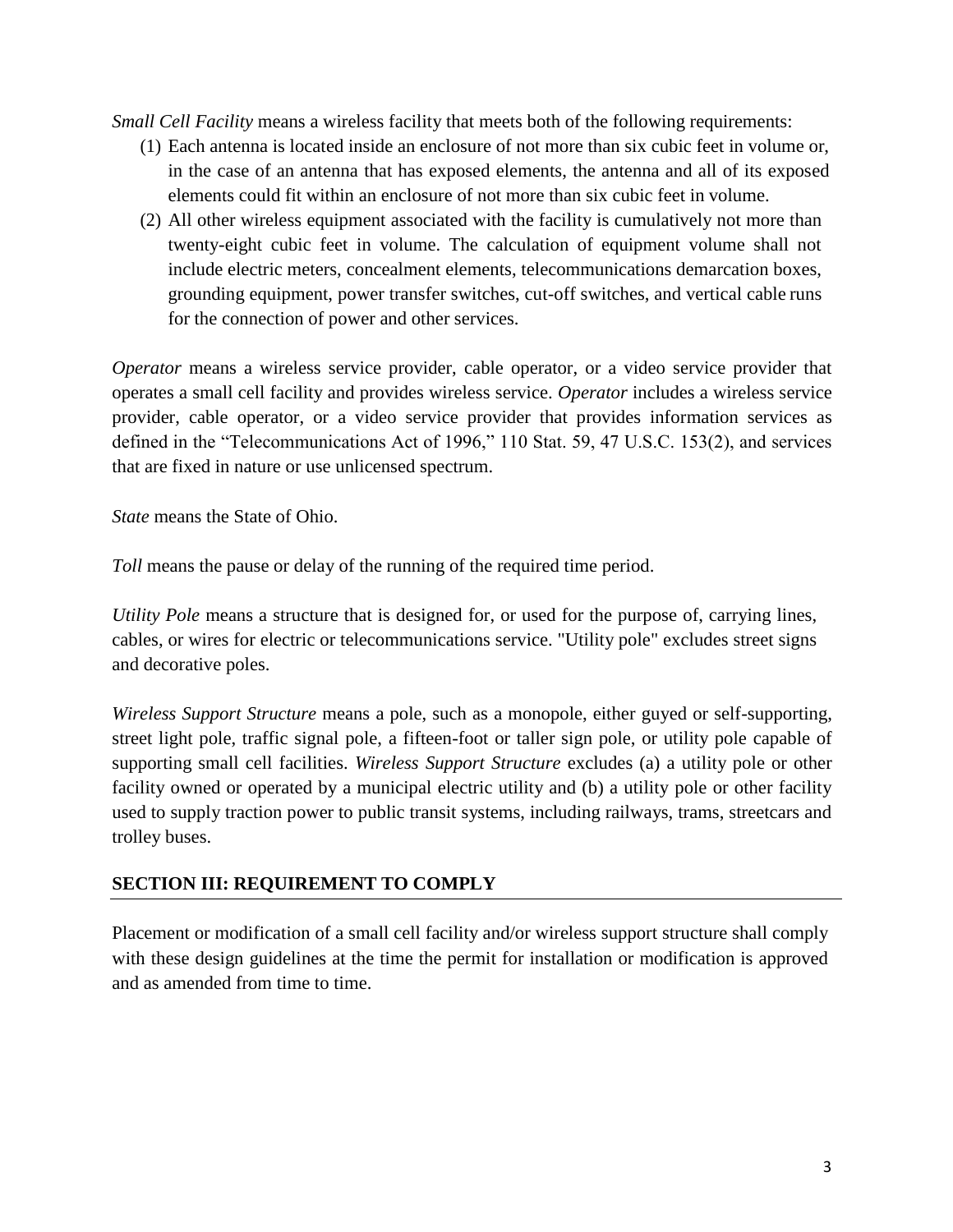#### **Pre-application Conference**

The Township requires pre-submittal conferences to meet with potential applicants and discuss projects on a conceptual level. The conference is intended to identify the correct application type and content requirements for any given project, and also to create an informal forum in which applicants and the Township can discuss any concerns that should be addressed as soon as possible to avoid any unnecessary delays in the processing of an application and deployment of wireless facilities in the Township. The requirement for a pre-submittal conference may be waived by the Township.

An appointment is required for all pre-submittal conferences. Township staff may establish regular hours in which appointments are available. Township staff will endeavor to provide applicants with an appointment within approximately ten (10) business days after receipt of a written or email request. Each conference is generally limited to discussion of up to five potential projects, but applicants may request to discuss additional projects provided that the additional time required does not impact other applicants' ability to obtain an appointment.

#### **Application Materials**

Prior to installation, modification, relocation or removal of a small cell facility, relocation or removal of an existing wireless support structure, installation of a new wireless support structure, or collocation on an existing wireless support structure in the right of way, the operator shall apply to the Township and receive approval from the Township.. The following items must be included in order for the application to be considered complete. The Township may waive application requirements if it deems the items are already in the Township's possession from previous applications, the applicant previously filed information and specifications for standard materials that are being utilized in the new application, or for other reasons deemed sufficient by the Township.

A. General Requirements for Applications for a Small Cell Facility and/or Wireless Support Structure in the Right of Way, Excluding Applications for Removal

*Contact Information:* Applicant must provide contact information which includes the name of company seeking the permit and the name of a designated point of contact along with his/her mailing address, email address and phone number. Operator is responsible for providing updated contact information to the Township when the contact information changes from that which was included in the application.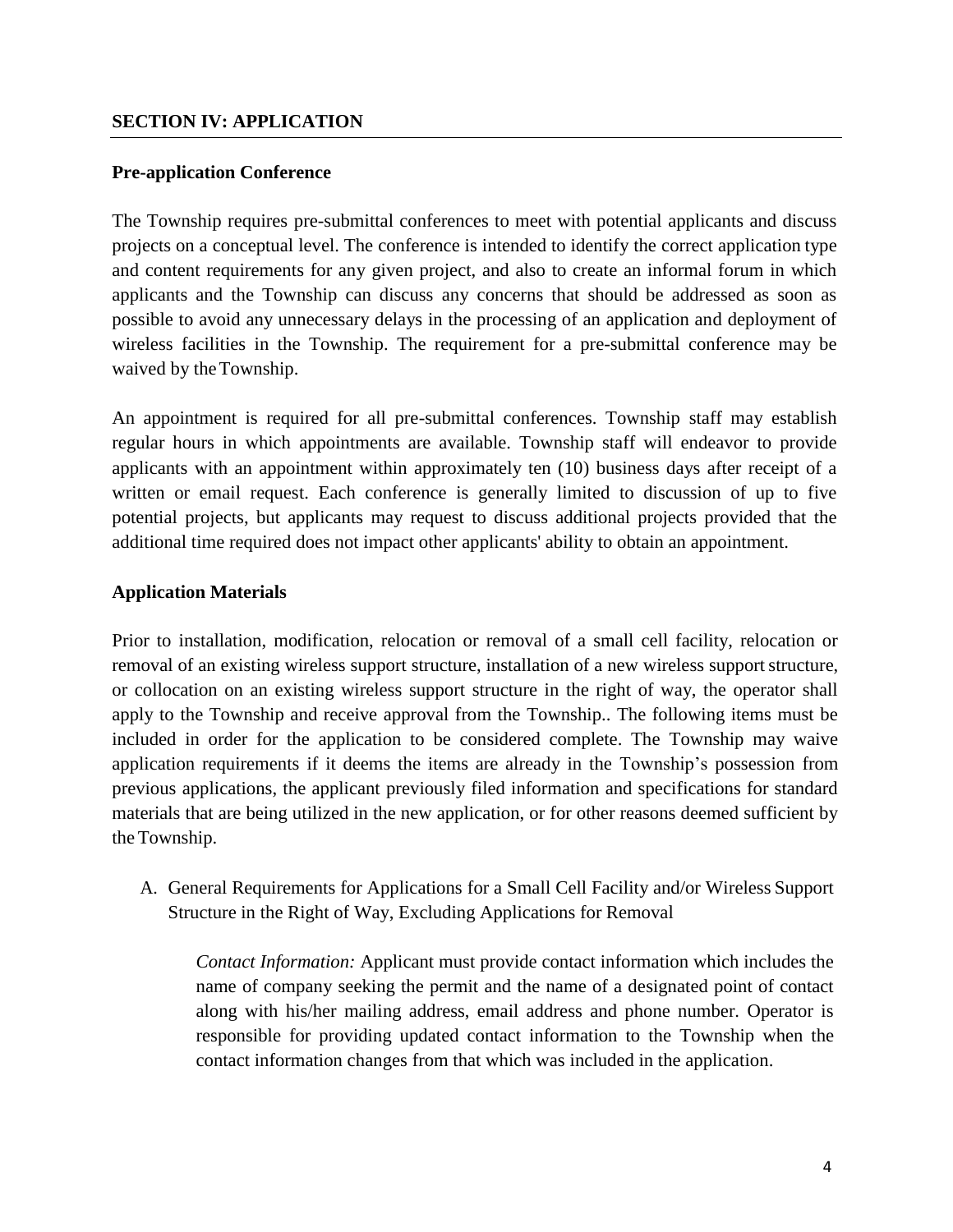*Proof of Agent Designation (if applicable):* If the applicant is serving as an agent for an Operator, the applicant must provide written documentation of the agent designation signed by the Operator.

*Consolidated Applications:* An applicant, seeking to construct, modify, collocate or replace more than one small cell facility or more than one wireless support structure within the Township, may file a consolidated application for up to thirty (30) small cell facility requests or up to thirty (30) wireless support structure requests provided the requests grouped on a consolidated application only address substantially the same type of small cell facilities or substantially the same type of wireless support structures. (Note: The Township may treat each request individually during application review and processing and when issuing a determination.)

*Map:* Applicant must include an aerial map showing the location of the proposed or existing support structure to which the small cell facility is proposed to be attached, and a street view image.

*Full description of number and dimensions of facilities and/or structures to be installed:* Applicant must include a full description of the number and dimensions of all small cell facilities proposed to be installed and the support structure, either new or existing, to be utilized for each small cell facility. If this information is fully included on the site plan, a separate narrative does not need to be provided.

*Site and Other Plans and Structural Calculations:* Applicant must include fully dimensioned site plans, elevation drawings and structural calculations prepared, sealed, stamped and signed by a Professional Engineer licensed and registered by the State of Ohio. Site plans should utilize the scale of 1"=20' and be submitted on 24"x36" paper. Field of view should encompass at least one hundred feet (100') in either direction of the wireless support structure. Drawings must depict any known existing wireless facilities with all existing transmission equipment and other improvements, the proposed facility with all proposed transmission equipment and other improvements and the legal boundaries of the existing right of way and any associated access and utility easements. Acceptable sources for legal boundaries and utility easements should be discussed and determined during the pre-application conference. Fully dimensioned site plans shall indicate the spacing from existing curb, driveways, sidewalks, light poles and any other poles or appurtenances.

A traffic control plan in accordance with the current Manual of Uniform Traffic Control Devices must also be submitted. Other plans may also be required based on the proposed scope of work.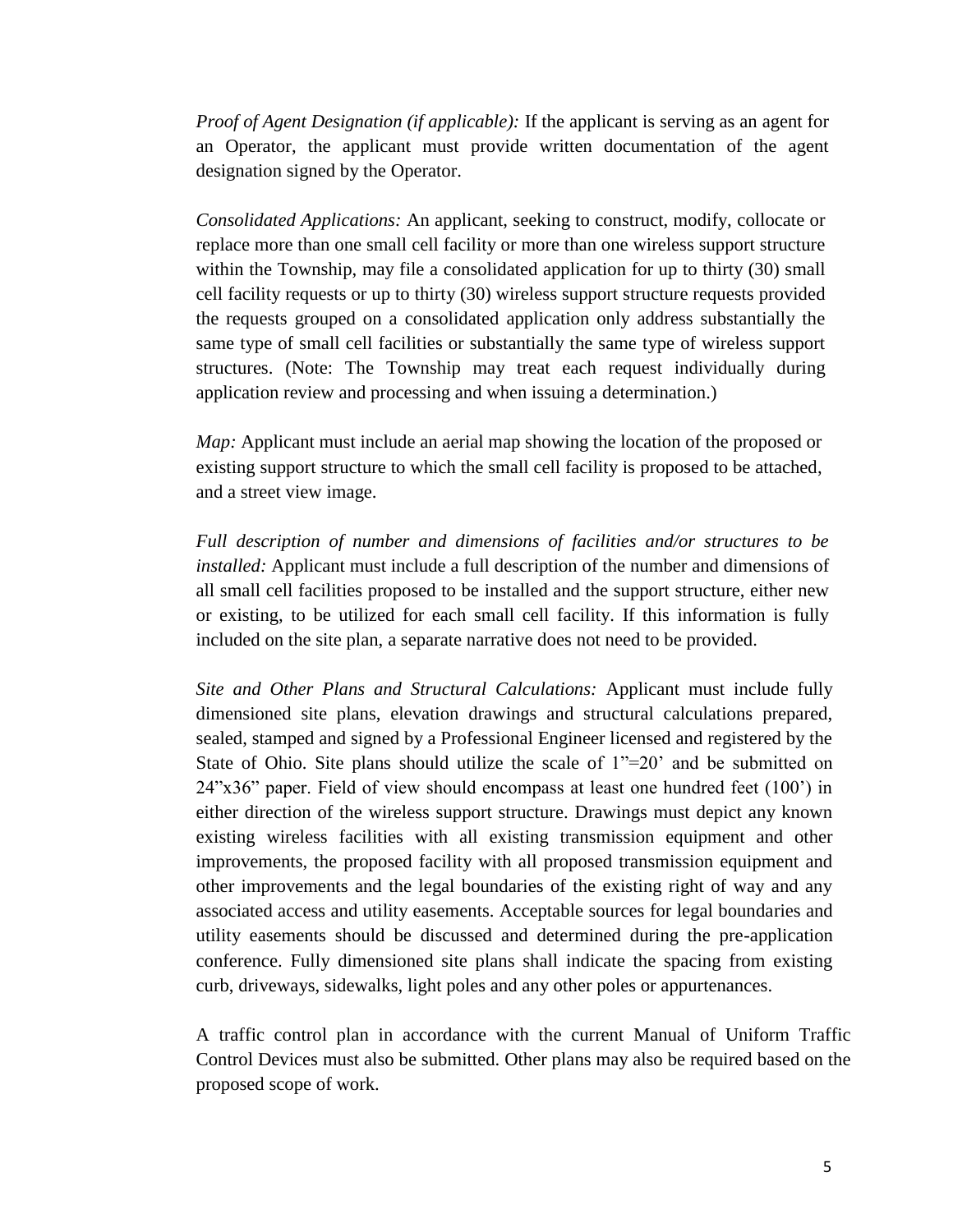*Photo Simulations:* Applicant must include photo simulations from at least two reasonable line-of-site locations in the vicinity of the proposed project site. Photo simulations must be included in the site plans on a separate sheet.

*Equipment Specifications:* For all equipment depicted on the plans, the applicant must include (1) the manufacturer's name and model number; (2) physical dimensions, including without limitation, height, width, depth and weight with mounts and other necessary hardware; and (3) the ambient noise level generated from the equipment, if any.

B. Small Cell Facility Applications

*Size Limits:* Applicant must include scaled, dimensioned drawings or pictures with calculations to show strict conformity to the size limitations for a small cell facility.

*Confirmation of compliance with state and federal environmental regulations:*  Applicant shall certify that the proposed small cell facility and/or new wireless support structure fully comply with all state and federal environmental regulations.

*RF Compliance Audit:* Applicant must submit a sworn affidavit prepared and signed by an RF engineer with knowledge about the proposed project that affirms the proposed project will be compliant with all applicable governmental regulations in connection with human exposure to radiofrequency emissions.

*Electrical Service:* Operator shall be responsible for obtaining any required electrical power service to the small cell facility. Operator's electrical supply shall be separately metered from the Township. Applicant must provide sealed engineered drawings for conduit size, circuit size, calculations for Amp, distances running, etc. Applicant must obtain the appropriate permits from the Road Department and/or Zoning (if necessary) prior to installation of the small cell facility.

C. Applications for New Wireless Support Structure

*Distance Analysis:* Applicant must provide an analysis showing that the proposed new wireless support structure is spaced at least two hundred fifty (250) linear feet from a pole supporting a small cell facility, unless otherwise approved by the Township in writing.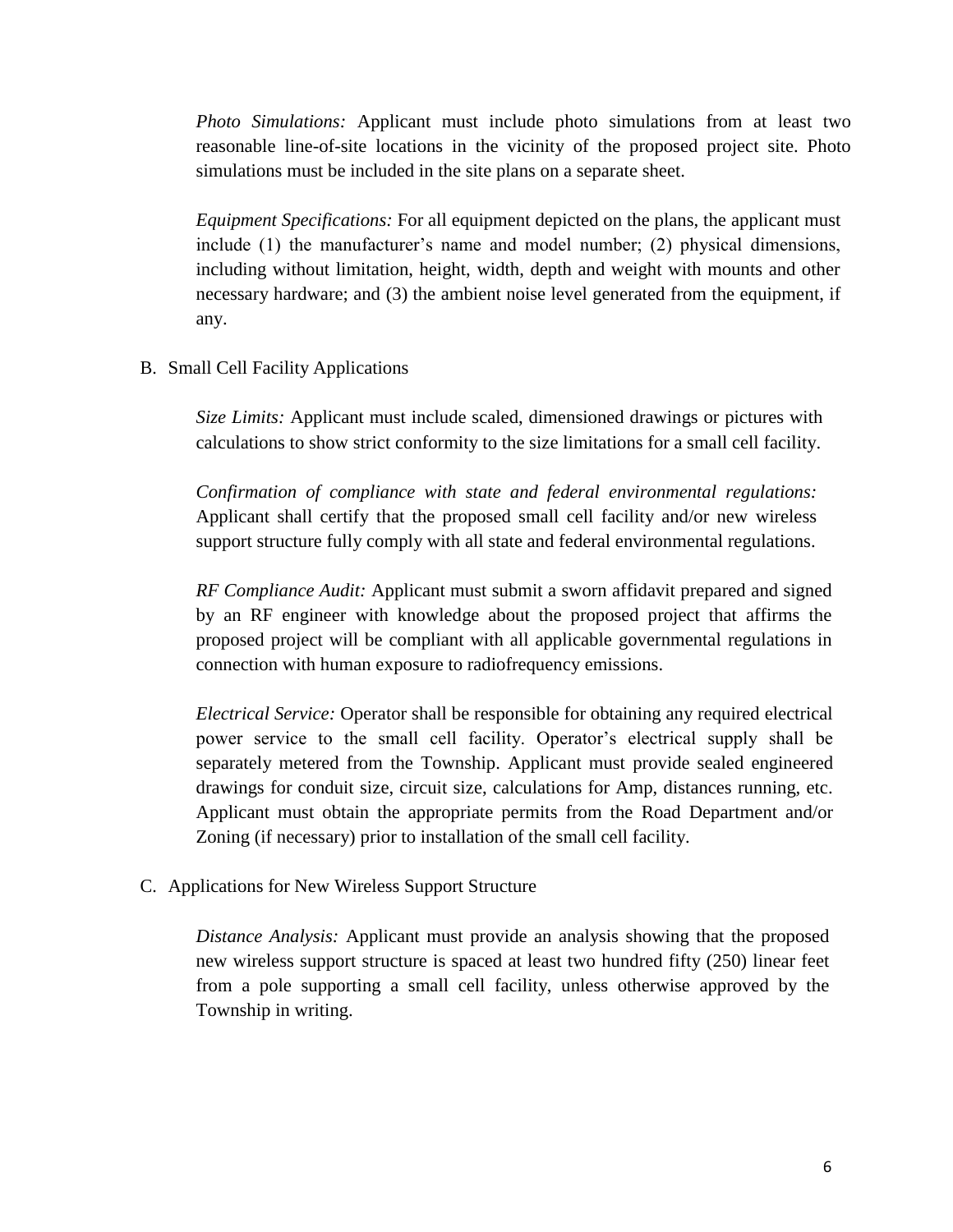*Size Limits:* Applicant must provide scaled dimensional drawings with calculations to show strict conformity to the size and maximum height limitations as set forth in Section VII of these guidelines.

D. Applications for Attachment to Non-Township-owned Wireless Support Structure

*Owner's Authorization:* Applicant must submit evidence sufficient to show that either (1) Applicant owns the proposed support structure or (2) applicant has obtained the owner's authorization to file the application.

E. Applications for Removal of a Small Cell Facility and/or a Wireless Support Structure

*Contact Information:* Applicant must provide contact information which includes the name of company seeking the permit and the name of a designated point of contact along with his/her mailing address, email address and phone number. Operator is responsible for providing updated contact information to the Township when the contact information changes from that which was included in the application.

*Proof of Agent Designation (if applicable):* If the applicant is serving as an agent for an Operator, the applicant must provide written documentation of the agent designation signed by the Operator.

*Consolidated Applications:* An applicant seeking to remove more than one small cell facility or more than one wireless support structure within the Township may file a consolidated application for up to thirty (30) small cell facility requests or up to thirty (30) wireless support structure requests provided the requests grouped on a consolidated application only address substantially the same type of small cell facilities or substantially the same type of wireless support structures. (Note: The Township may treat each request individually during application review and processing and when issuing a determination.)

*Map*: Applicant must include an aerial map showing the location of the proposed removal, and a street view image.

*Full description of number and dimensions of facilities and/or structures to be removed:* Applicant must include a full description of the number and dimensions of all small cell facilities and/or the support structure proposed to be removed.

*Full description of restoration of the right of way:* Applicant must include a full description of the steps to be involved in the removal and the actions that will be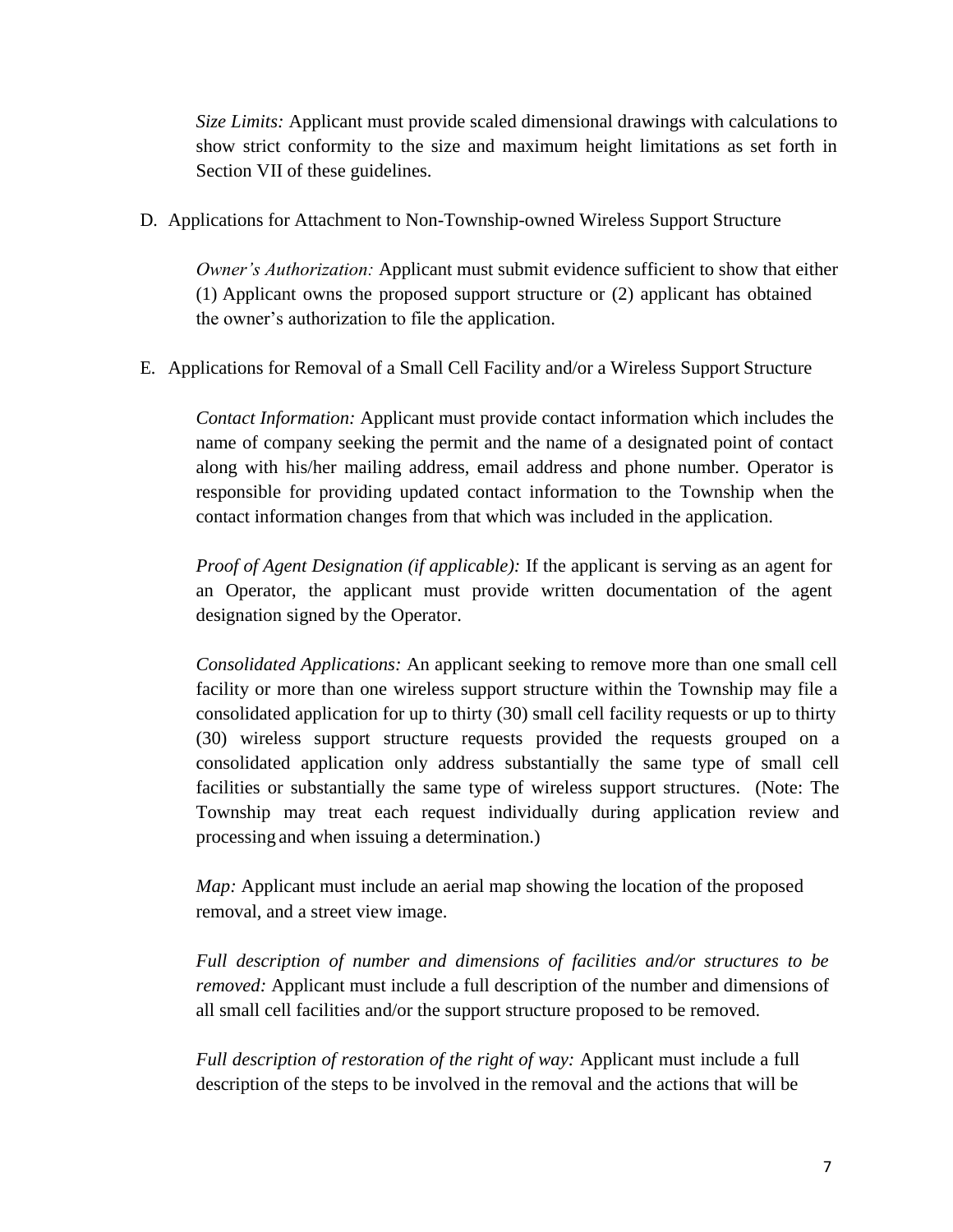taken to restore the right of way.

F. Application Fee

The applicant must submit the non-refundable application fee of \$250 per small cell facility. Fees for consolidated applications apply to each location and are cumulative.

## **Application Submittal Procedures**

All applications should be submitted in person to the Road Department with the applicable fee and required documents to be considered duly filed. The Department may establish regular hours in which applications may be submitted, but will generally receive applications on working days between 8:30 AM and 3:00 PM. Applications will be screened for completeness before being accepted. Applications submitted by other means, including without limitation by mail, electronic mail, or outside the established submittal times, if any, will not be considered duly filed until acknowledged as having been received by the Township.

### **Timeline for review**

The Township will complete its review of each application and provide a determination within ninety (90) days for an application to collocate, replace or modify a small cell facility or one hundred twenty (120) days for an application to construct, modify or replace a wireless support structure associated with a small cell facility.

### **Instances for Tolling Timeline for Review**

The Township will toll the timeline for review (a) by mutual agreement between the applicant and the Township, (b) in cases where the Township determines the application is incomplete, or (c) when the number of applications is likely to result in difficulty processing them within the time limits noted above due to a lack of resources of the Township. Item (c) is likely to occur when the Township receives applications for at least fifteen small cell facility or wireless support structure requests within a consecutive thirty day period. The Township may toll the time period for up to twenty one (21) days for the first fifteen requests above the threshold. For every additional fifteen requests the Township receives above the threshold, the Township may toll the time period for those requests for up to an additional fifteen (15) days. In no instance will the Township toll the time period for any small cell facility or wireless support structure request by more than ninety consecutive days.

The Township will notify the applicant in instances when the timeline will be tolled.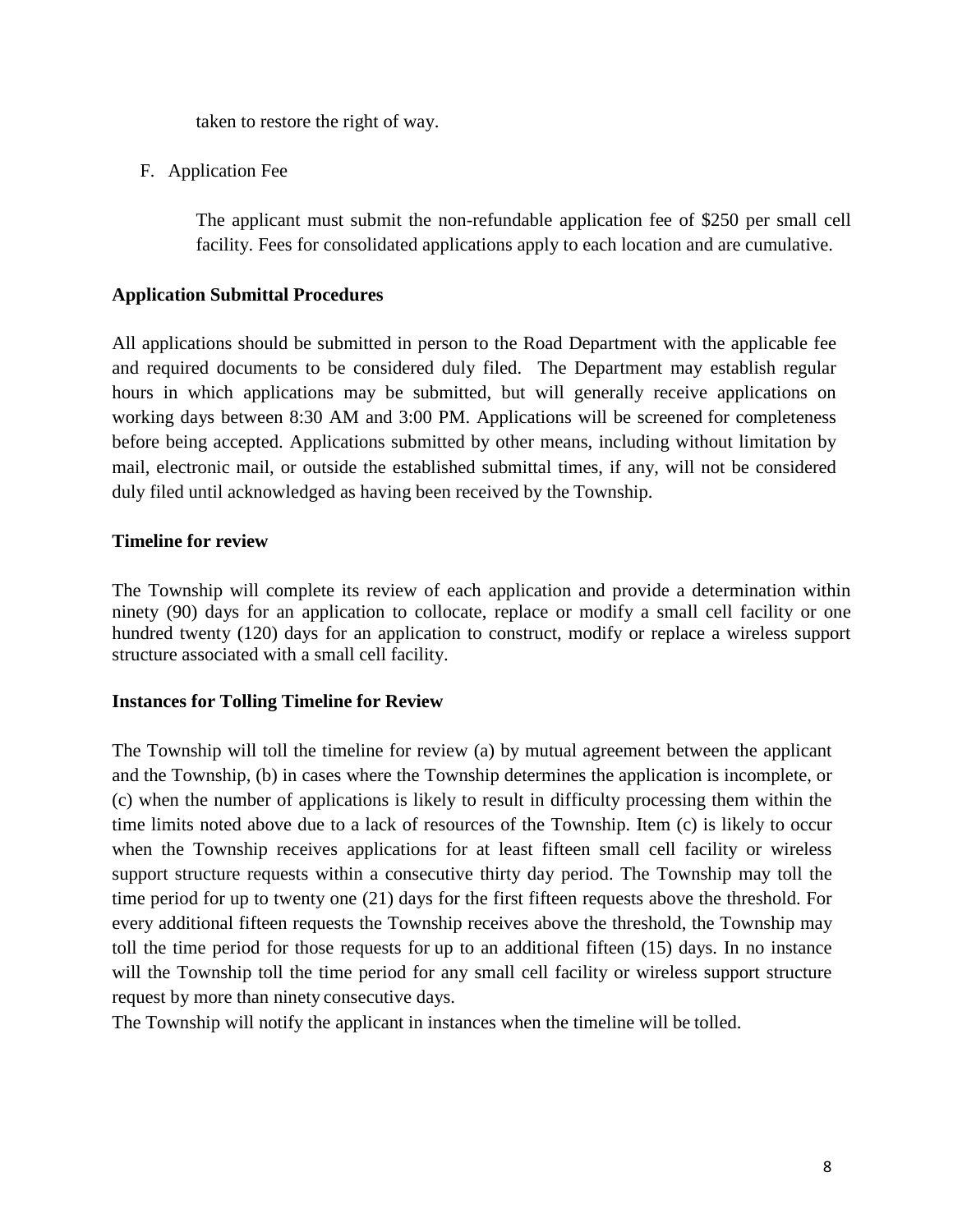#### **Incomplete applications**

The Township will conduct a preliminary review for completeness prior to accepting the application and scheduling the pre- application conference. The Township will not accept an application that has been deemed incomplete during this preliminary review. If the Township determines during it's more detailed review that the application is incomplete, the Township will notify the applicant and suspend further review until the missing items are provided. Consistent with state and federal requirements, the Township will toll the review timeline for incomplete applications. If the Township determines the application is still incomplete after receipt of additional application materials, the Township will toll the timeline again until the application is deemed complete.

# **SECTION V: LOCATIONS OF SMALL CELL FACILITIES, RELATED GROUND EQUIPMENT, AND WIRELESS SUPPORT STRUCTURES**

#### **Most Preferable Locations**

The following are the most preferred areas for new small cell facilities.

- A. *Industrial Areas* if not adjacent to park, cemetery, residential area or North Market Street Historic District.
- B. *Highway Rights of Way* areas if not adjacent to a park, cemetery, residential area or North Market Historic District.
- C. *Retail and Commercial Areas* if not adjacent to park, cemetery, residential area or North Market Historic District.

#### **Collocation Preference**

It is the Township's strong preference that whenever an applicant proposes to place a new wireless support structure with a small cell facility within 250 feet from an existing wireless support structure, the applicant either collocate with the existing facility or demonstrate that a collocation is either not technically feasible or space on the existing facility is not potentially available.

#### **Least Preferable Locations**

The following are the least preferred areas for new small cell facilities.

*A. Residential Areas*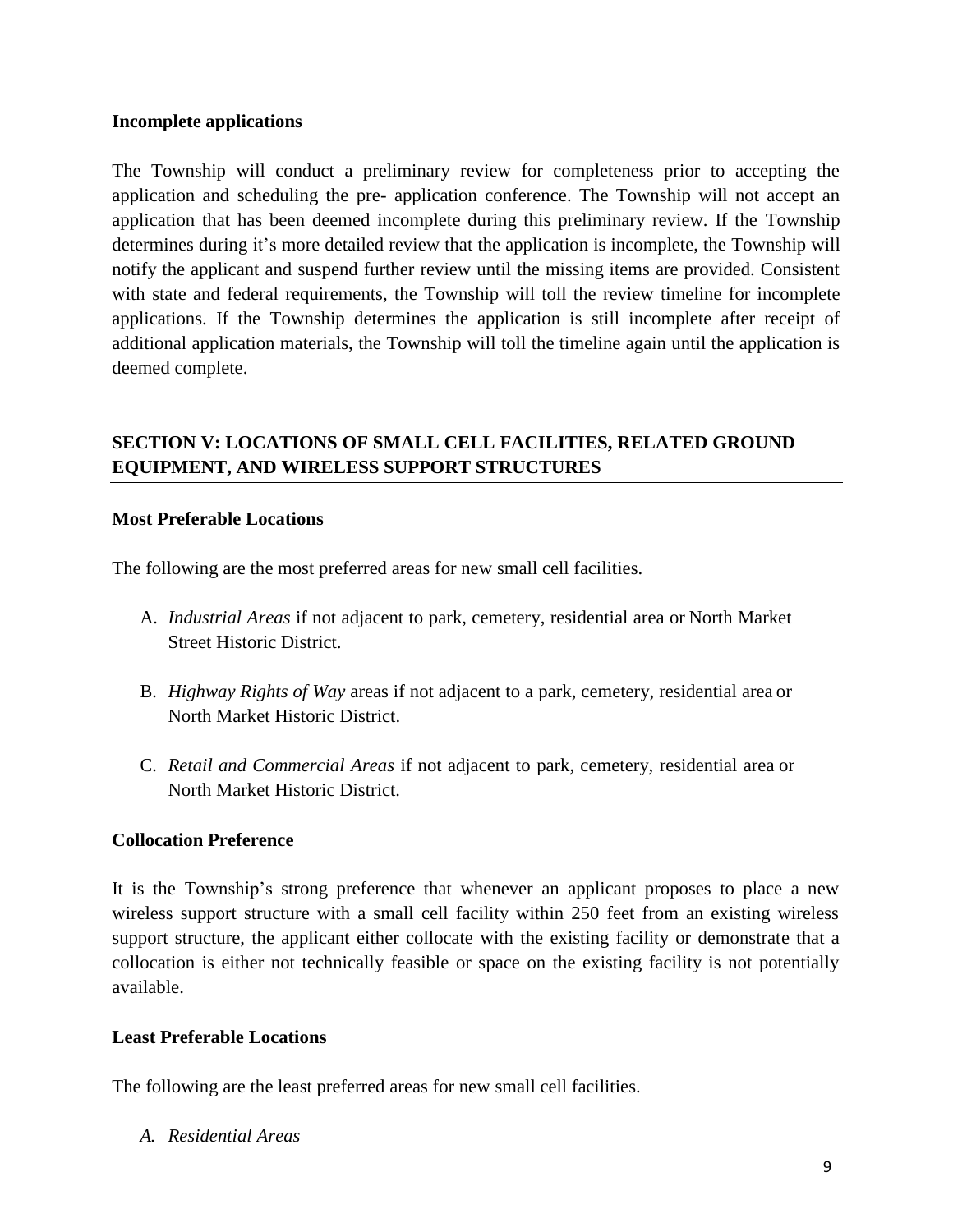- *B. Parks*
- *C. Cemeteries*
- *D. North Market Historic District*

### **Order of Preference for Wireless Support Structures**

The following list indicates the order of preference for wireless support structures for small cell facilities.

- A. *Existing Utility Poles:* It is the Township's preference that small cell facilities be installed on existing utility poles (electric or telephone) or lashed onto existing telephone or electrical lines between existing utility poles.
- B. *Non-Ornamental Service Poles:* If the applicant does not have the right to use existing utility poles or lines under reasonable terms and conditions or the utilization imposes technical limits, the Township prefers that the applicant next look to existing nonornamental street lights or traffic signal structures.
- C. *New Poles:* If the first two items have proven to be unavailable, the Township prefersthe installation of a new pole to serve as a wireless support structure.
- D. *Ornamental Service Poles:* The use of ornamental street lights and traffic signals as wireless support structures is discouraged. These should only be proposed if the three items listed above are unavailable or when requested by the Township based on the proposed location. Use of ornamental traffic signal mast arms is preferred over use of ornamental street lights.
- E. *Sign Poles (15 feet or taller):* The only sign poles that may be considered are those that are at least fifteen (15) feet tall. These are the least preferred option for a wireless support structure.

# **SECTION VI: CONSIDERATION OF ALTERNATE LOCATIONS**

The Township reserves the right to propose an alternate wireless support structure to the one proposed in the application and/or to propose an alternate location for a new wireless support structure within one hundred feet of the proposed location or within a distance that is equivalent to the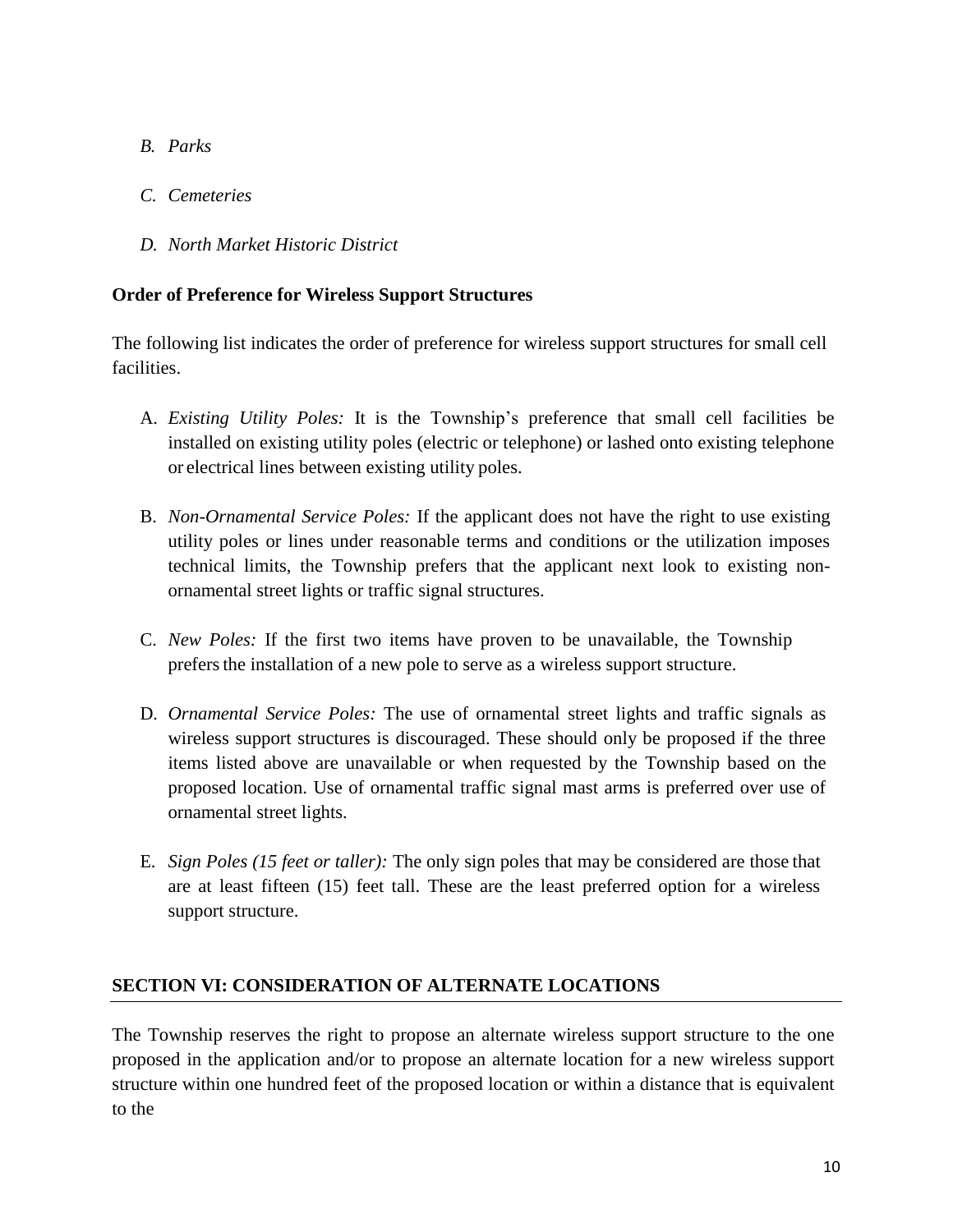width of the right of way in or on which the new wireless support structure is proposed, whichever is greater, which the operator shall use if it has the right to use the alternate location on reasonable terms and conditions and the alternate location does not impose technical limits or additional costs.

### **SECTION VII: GUIDELINES ON PLACEMENT**

Generally, an applicant shall construct and maintain small cell facilities and wireless support structures in a manner that does not (1) obstruct, impede or hinder the usual travel or public safety on a right of way; (2) obstruct the legal use of a right of way by other utility providers; (3) violate nondiscriminatory applicable codes; (4) violate or conflict with the Township's right of way management or these design guidelines; and (5) violate the federal Americans with Disabilities Act.

The Township desires to promote cleanly organized and streamlined facilities using the smallest and least intrusive means available to provide wireless services to the community. Generally, a small cell facility and/or wireless support structure shall match and be consistent with the materials and finish of the adjacent poles of the surrounding area adjacent to their location. In the absence of adjacent poles, the wireless support structure shall match the materials and finish of the adjacent utility poles.

#### **Antennas on Existing or Replaced Utility Poles**

The antenna(s) associated with collocation on existing or replaced utility poles must have concealed cable connections, antenna mount and other hardware. The maximum dimensions for antennas shall not be more than six (6) cubic feet in volume, including any enclosure for the antenna.

### **Right of Way**

Small cell facilities and wireless support structures and related equipment shall be placed, as much as possible, in line with other utility features and in a location that minimizes any obstruction, impediment or hindrance to the usual travel or public safely on a right of way.

#### **Height Above Ground**

*Small Cell Facilities:* Small cell facilities shall be installed at least eight (8) feet above the ground. If a small cell facility attachment is projecting toward the street, for the safety and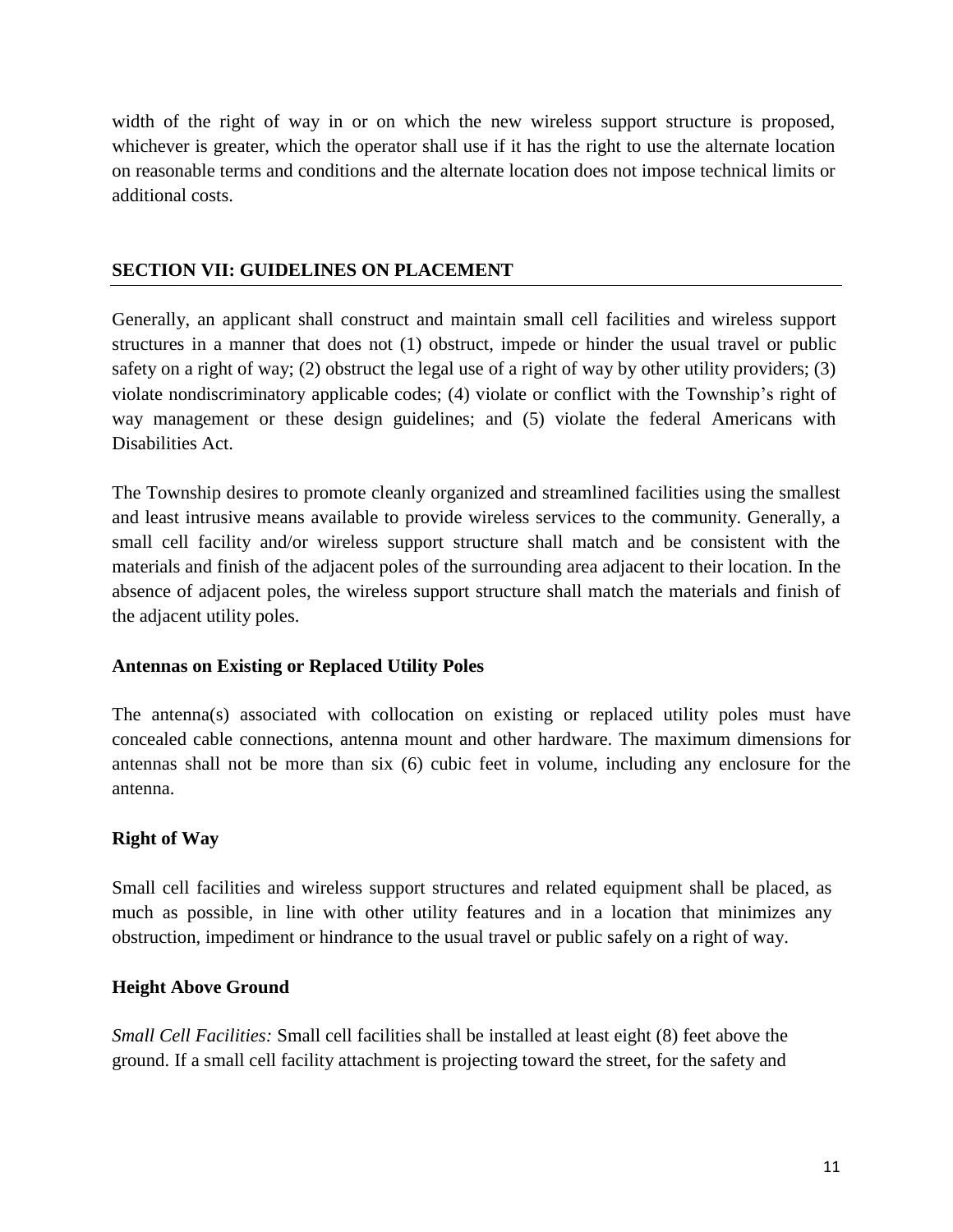protection of the public and vehicular traffic, the Township may require the attachment to be installed no less than sixteen (16) feet above the ground.

*New wireless support structures:* In areas where there are no wireless support structures or utility poles taller than thirty (30) feet in height above ground level and the maximum allowable height for building construction in the underlying zoning district is thirty five (35) feet in height above ground level or less, the overall height of a new wireless support structure and any collocated antennas shall not be more than thirty five (35) feet in height above ground level.

In all other areas, the overall height of a new wireless support structure and any collocated antennas shall not be more than forty (40) feet in height above ground level.

*Existing wireless support structures:* For an existing wireless support structure, the antenna and any associated shroud or concealment material are permitted to be collocated at the top of the existing wireless support structure and shall not increase the height of the existing wireless support structure by more than five (5) feet.

### **Protrusion**

No protrusions from the outer circumference of the existing structure or pole shall be more than two (2) feet. The pole and all attachments to the pole that are projecting, or any equipment or appurtenance mounted on the ground, shall comply with Americans with Disabilities Act and shall not obstruct an existing or planned sidewalk or walkway. The Township, at its option, may waive the requirement to limit the protrusion to no more than two (2) feet.

### **Location of Equipment - General**

Small cell facilities and related equipment shall not impede pedestrian or vehicular traffic in the right of way. If any small cell facility or wireless support structure is installed in a location that is not in accordance with the plans approved by the Township, impedes pedestrian or vehicular traffic and/or or does not comply or otherwise renders the right of way non-compliant with applicable laws, including the Americans with Disabilities Act, then the operator shall promptly remove the small cell facilities and/or wireless support structure. If the operator does not complete removal in a reasonable timeframe, the Township will remove it and bill the operator for the cost of the removal.

The applicant is required to incorporate ambient noise suppression measures and/or required to place the equipment in locations less likely to impact adjacent residences or businesses to ensure compliance with all applicable noise regulations.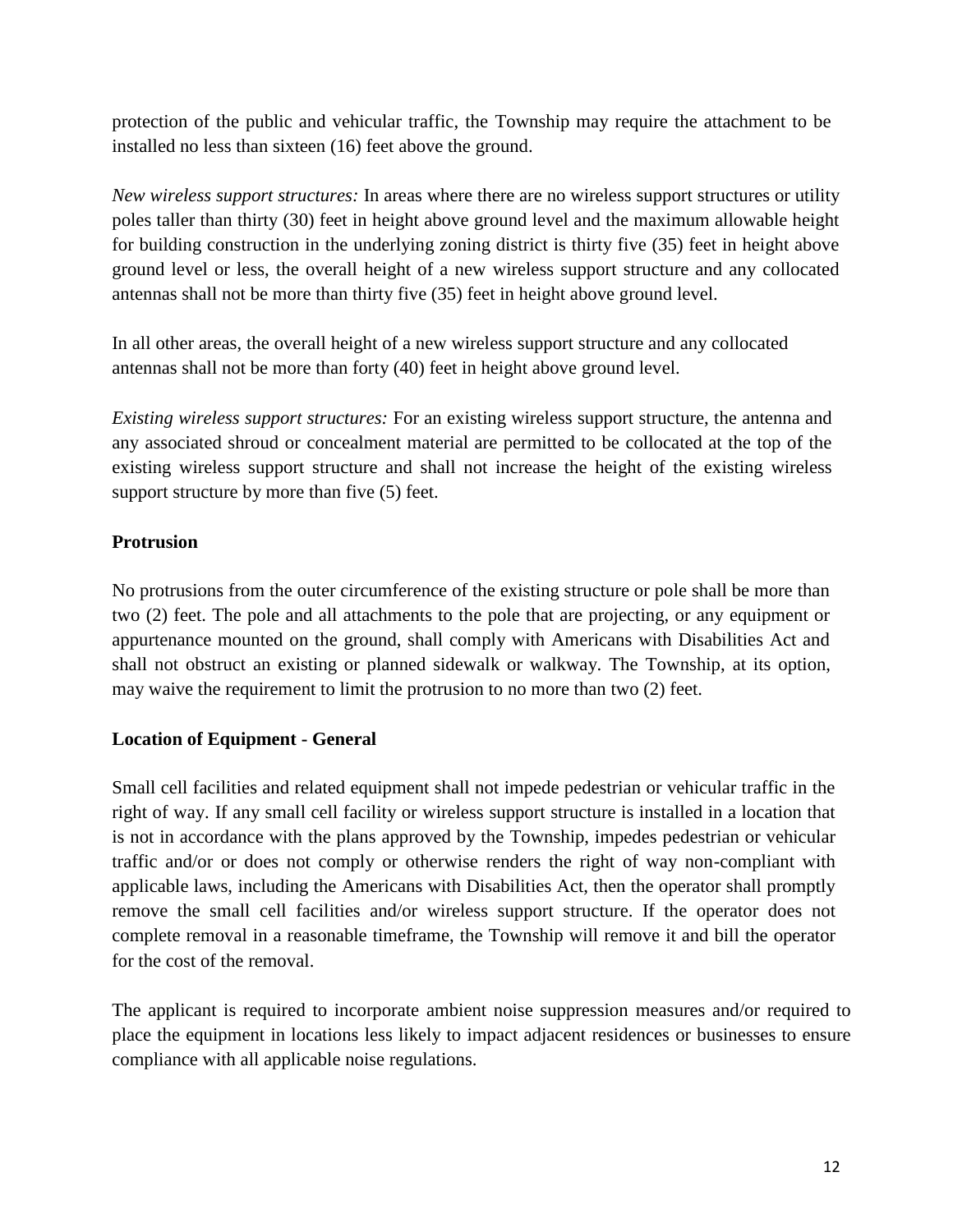*Utility Lines:* Service lines must be undergrounded whenever feasible to avoid additional overhead lines. For metal poles, undergrounded cables and wires must transition directly into the pole base without any external junction box.

*Spools and Coils:* To reduce clutter and deter vandalism, excess fiber optic or coaxial cables for small cell facilities shall not be spooled, coiled or otherwise stored on the pole except within the approved enclosure such as a cage or cabinet.

*Above-Ground Conduit:* On wood poles, all above-ground wires, cables and connections shall be encased in the smallest section or smallest diameter PVC channel, conduit, u-guard, or shroud feasible, with a maximum dimension of 4" diameter. Such conduit shall be finished in zinc, aluminum or stainless steel, or colored to match those metal finishes.

### **Location of Ground Mounted Equipment**

Ground equipment should be minimal and the least intrusive. It should be placed to minimize any obstruction, impediment, or hindrance to the usual travel or public safety on a right of way, maximize the line of sight required to add to safe travel of vehicular and pedestrian traffic and maximize that line of sight at street corners and intersections and minimize hazards at those locations. The Township may deny a request that negatively impacts vehicular and/or pedestrian safety.

The equipment shroud or cabinet must contain all the equipment associated with the facility other than the antenna. All cables and conduits associated with the equipment must be concealed from view, routed directly through the metal pole (with the exception of wood power poles) and undergrounded between the pole and the ground-mounted cabinet.

### **Location of Pole Mounted Equipment**

All pole-mounted equipment must be installed as flush to the pole as possible. Equipment attached to metal poles must be installed using stainless steel banding straps. Equipment attached to wood poles may be bolted to the pole or installed using stainless steel banding straps. When the straps are attached to a metal pole, they must match the color of the pole. Throughbolting or use of lag bolts is prohibited. All pole mounted equipment shall be located as close together as possible and if possible, on the same side of the pole.

When pole-mounted equipment is either permitted or required, all equipment other than the antenna(s), electric meter and disconnect switch must be concealed within an equipment cage. Equipment cabinet may not extend more than 24 inches from the face of the pole. The equipment cabinet must be non-reflective, colored to match the existing pole if attached to a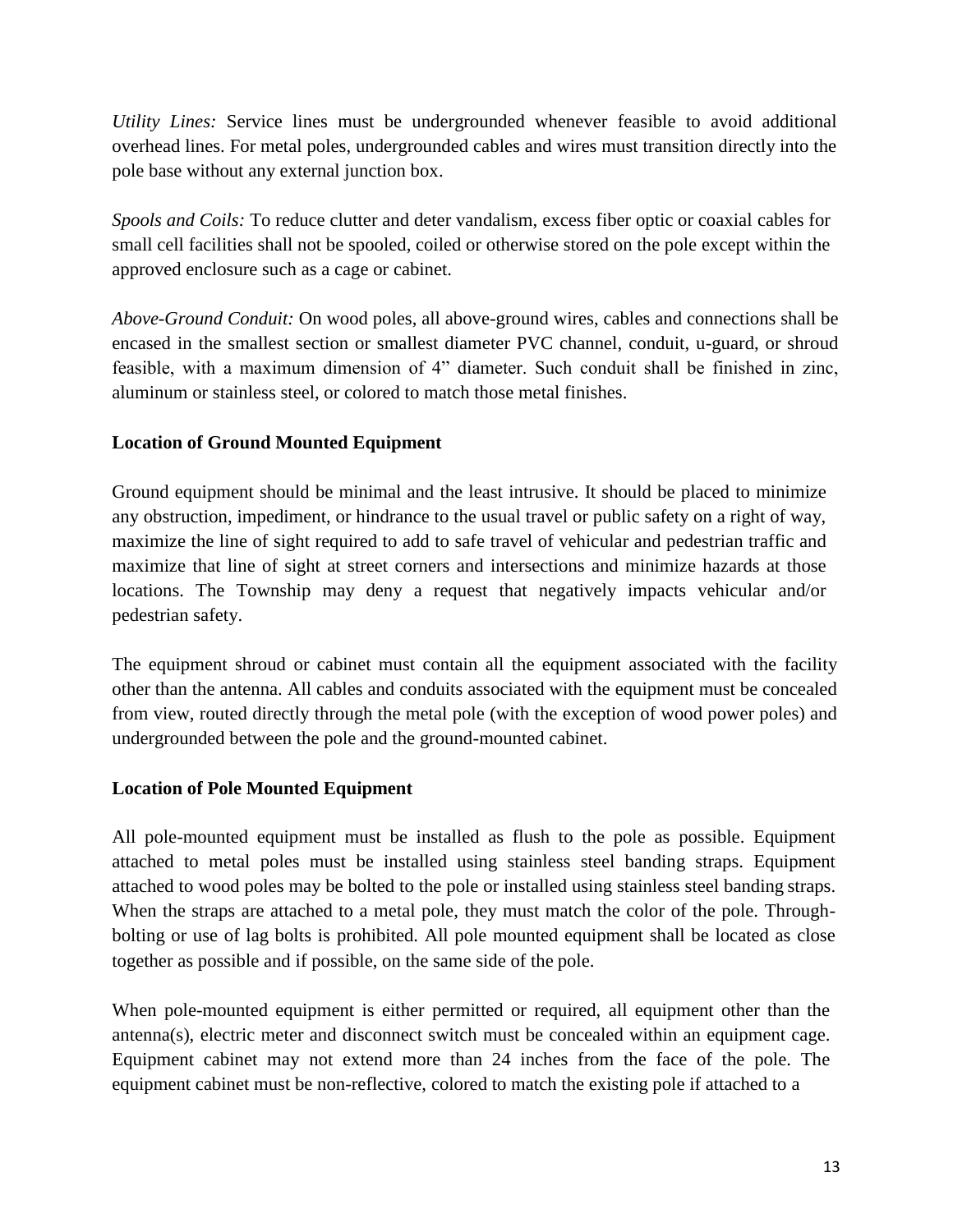metal pole, and in the color of brushed aluminum if attached to a wood pole. Equipment cabinets should be mounted as flush to the pole as possible. Any standoff mount for the equipment cabinet may not exceed four (4) inches.

*Electric Meter:* The Township strongly encourages site operators to use flat-rate electric service when it would eliminate the need for a meter. When a meter is necessary, site operators shall use the smallest and least intrusive electric meter available. Whenever permitted by the electric service provider, the electric meter base should be painted to match the pole.

*Telephone/Fiber Optic Utilities:* Cabinets for telephone and/or fiber optic utilities may not extend more than 24 inches from the face of the pole, and must be painted, wrapped or otherwise colored to match the pole. Microwave or other wireless backhaul is discouraged when it would involve a separate and unconcealed antenna.

### **Undergrounded Equipment Vaults**

Equipment in an environmentally controlled underground vault may be required in some areas.

### **New Wireless Support Structures**

*Spacing:* The Township strongly discourages more than one (1) new wireless support structure per block and will not approve more than one per 250 feet on each side of the street to minimize the hazard of poles adjacent to roadways and minimize visual clutter and distractions to vehicular traffic. An exemption may be granted if the applicant can demonstrate that this restriction has the effect of preventing wireless service to this location. Wireless support structures shall be spaced apart from utility poles or wireless support structures supporting small cell facilities at the same spacing between utility poles in the immediate proximity.

If multiple requests are received to install two or more poles that would violate the spacing requirement or to collocate two or more small cell facilities on the same wireless support structure, priority will be given to the first request received that meets these guidelines.

*Alignment with Other Poles:* The centerline of any new wireless support structure must be aligned, as much as possible, with the centerlines of existing poles on the same street segment, but only if the new structure's height does not conflict with overhead power utility lines and facilities.

*General Restrictions on New Wood Poles:* In all locations, the Township reserves the right to require a metal pole rather than a wood pole based on the build and/or natural environmental character of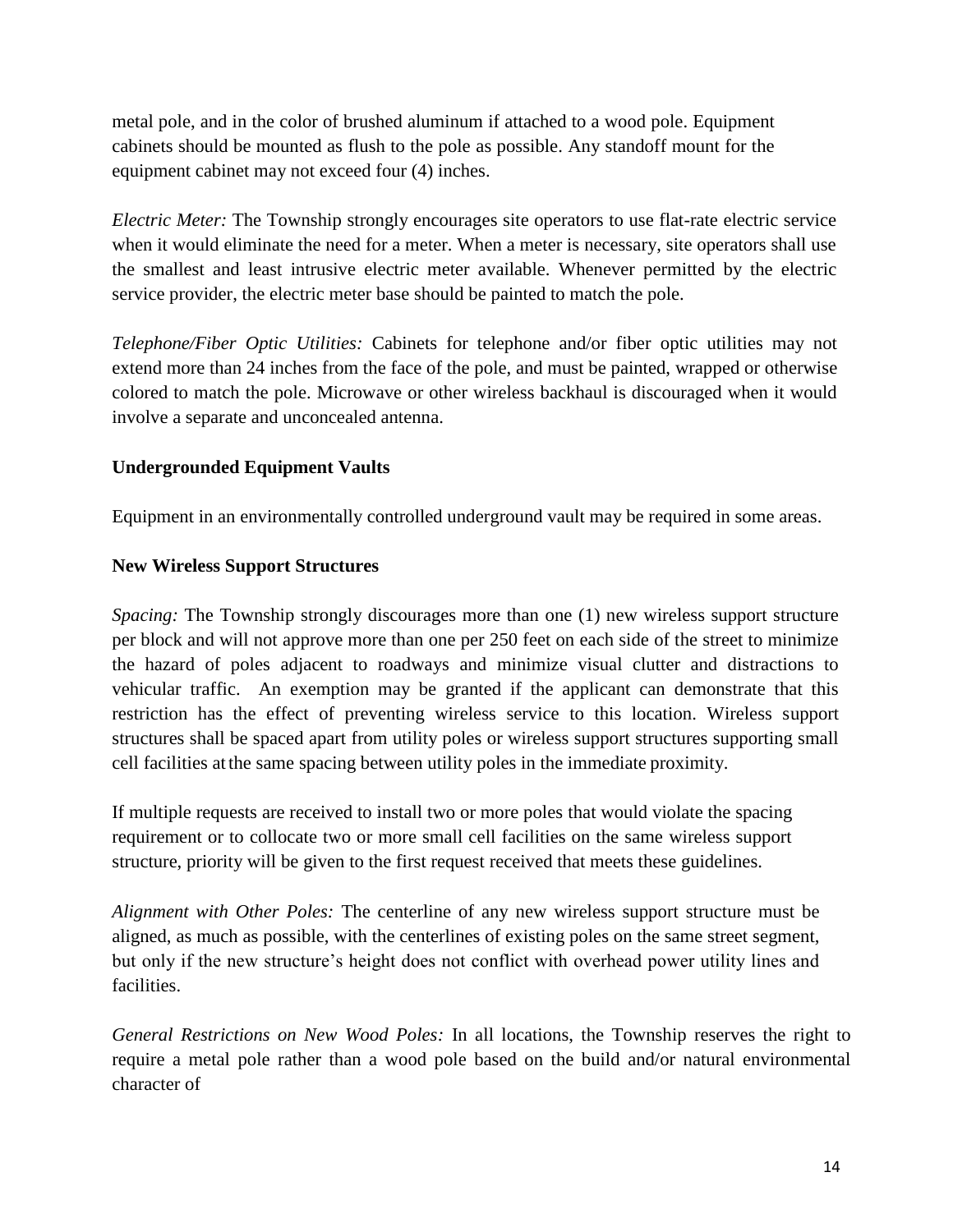the proposed site location. The Township will not approve any new wood poles in the North Market Historic District.

*Wood Pole Footings and Foundations:* All new wood poles must be direct buried to a depth determined, stamped, sealed and signed by a professional engineer licensed and registered by the State of Ohio, and subject to the Township's review and approval.

*Metal Pole Footings and Foundations:* All new metal poles must be supported with a reinforced concrete pier. The design including the pier, footings and anchor bolts shall be stamped, sealed and signed by a professional engineer licensed and registered by the State of Ohio, and subject to the Township's review and approval. All anchor bolts must be concealed from public view with an appropriate pole boot or cover subject to the Township's prior approval.

*Metal Pole Material:* All metal poles must be constructed from hot-dip galvanized steel or other corrosion-resistant materials approved by the Township and finished in accordance with these guidelines to avoid rust stains on adjacent sidewalks, buildings or other improvements.

*Metal Pole Finish:* Metal poles must be painted black. The applicant may select a paint or powder coat system in compliance with ATSM standards.

*Lighting, Planters, Flags, Banners:* The Township may require the applicant to install functional streetlights and/or brackets to hold hanging flower planters, flags and/or banners when technically feasible and the Township determines that such additions will enhance the overall appearance and usefulness of the proposed facility. The Township may install hanging flower planters, flags and/or banners utilizing the brackets.

### **Government-Owned Wireless Support Structures**

*Required Load Analysis:* Installations on all government-owned poles shall have an industry standard pole load analysis completed, sealed and signed by a Professional Engineer licensed and registered by the State of Ohio and submitted to the Township with each permit application indicating that the government-owned pole to which the small cell facility will to be attached will safely support the load.

*Height of Attachments:* All attachments on all Service Poles shall be at least eight (8) feet above grade and if a small cell facility is projecting toward the street, for the safety and protection of the public and vehicular traffic, the Township may require the attachment to be installed no less than sixteen (16) feet above the ground.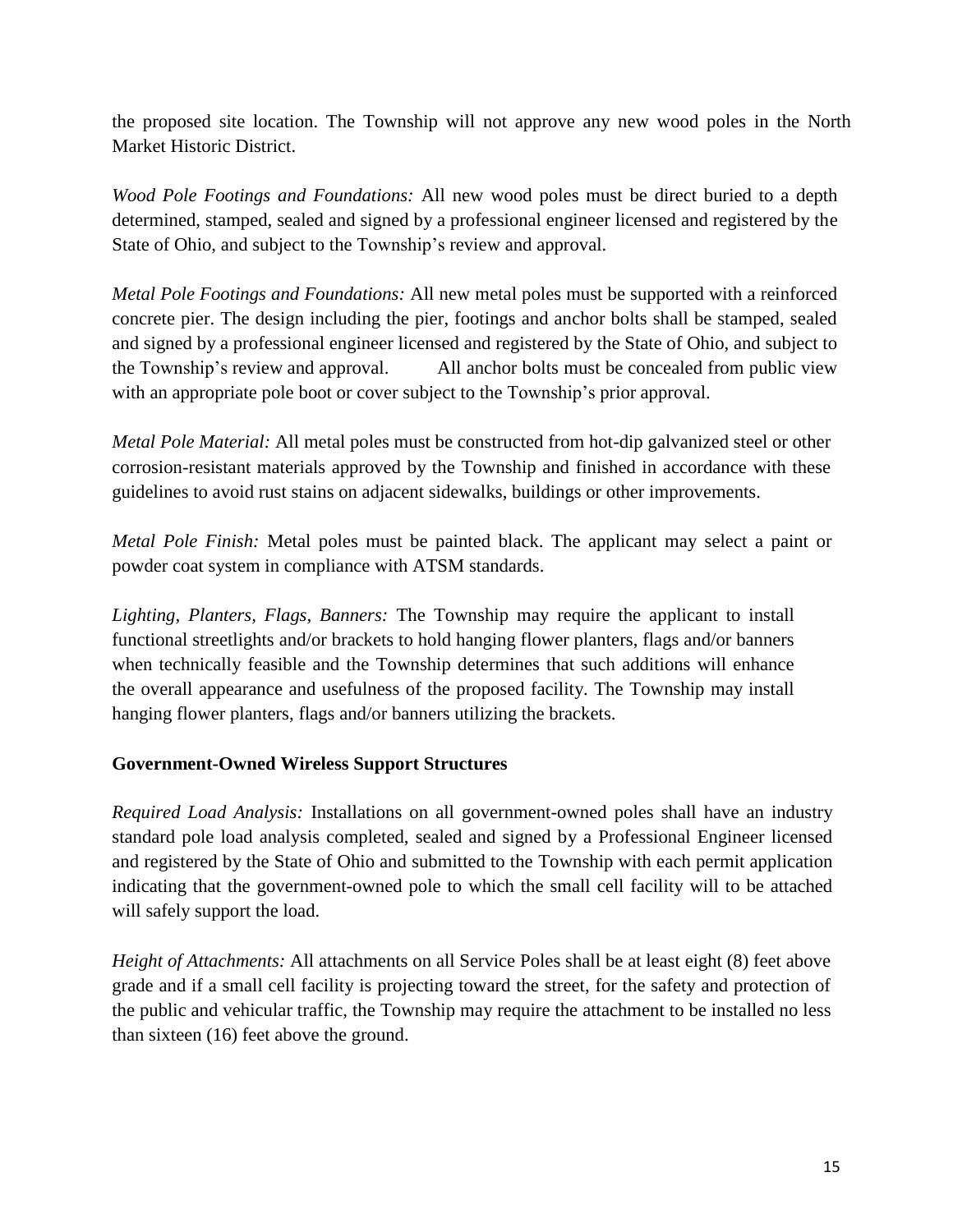*Power Source:* A small cell facility on a government-owned wireless support structure may not use the same power source that provides power for the original purpose of the wireless support structure.

*Installations on Traffic Signals and Street Lights:* Installations on all traffic signal structures or street lights must not interfere with the integrity of the facility in any way that may compromise the safety of the public. The installation must not interfere with other existing uses on the pole such as traffic signals, street lights, hanging flower planters, flags, and/or banners. Installation of small cell facilities on any traffic signal structure or street light shall (a) be encased in a separate conduit than the traffic light electronics; (b) have a separate electric power connection than the traffic signal/street light structure; and (c) have a separate access point than the traffic signal/street light structure.

*Installations on Sign Poles (15 feet or taller):* Installations on sign poles may only occur if the sign pole is fifteen (15) feet or taller.

*Reservation of space for future public safety or transportation uses:* An application for space on a government owned or operated wireless support structure that conflicts with space reserved for future public safety or transportation uses documented in an approved plan in place at the time of the application will be denied unless the operator pays for the replacement of the pole or wireless support structure and the replaced pole or wireless support structure will accommodate the future use and the small cell facility.

### **SECTION VIII: UNDERGROUNDING REQUIREMENTS**

The Township may deny requests to install structures and facilities in the right of way in an area where the Township has required all structures and facilities except those owned by the Township to be placed underground or elsewhere in the right of way or a utility easement. These areas are easily identifiable as those locations where electric has been placed underground; however, if an applicant is uncertain as to whether such facilities have been placed underground in the area, the applicant should contact the Township for clarification before apply for or installing any wireless support structures and/or small cell facilities in the area. The applicant may request a waiver if the operator is unable to achieve its service objective using a location in the right of way where the prohibition does not apply, in a utility easement the operator has the right to access, or in or on other suitable locations or structures made available by the Township at reasonable rates, fees and terms.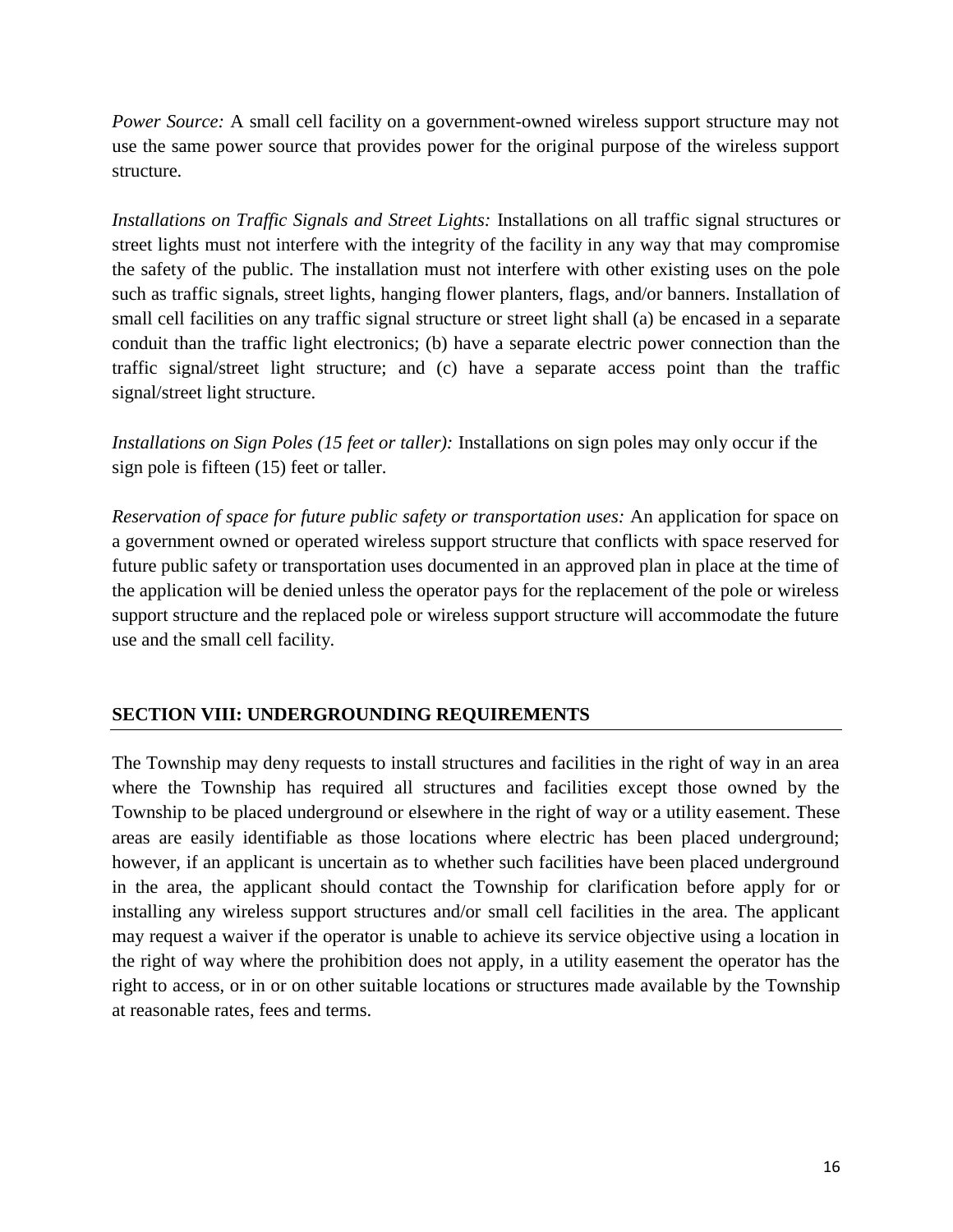#### **Concealment**

*New Wireless Support Structures:* It is the Township's preference that all new wireless support structures be camouflaged. The applicant shall submit their proposal for camouflage with the permit application.

*Small Cell Facilities:* Small cell facilities shall be concealed or enclosed as much as possible in an equipment box, cabinet, or other unit that may include ventilation openings. Unless approved by the Township in writing, there shall be no external cables and wires hanging off a pole. The approved ones shall be sheathed or enclosed in a conduit, so that wires are protected and not visible or visually minimized to the extent possible.

*Equipment Enclosures:* Equipment enclosures, including electric meters, shall be as small as possible. Ground-mounted equipment shall incorporate concealment elements into the proposed design. Concealment may include, but shall not be limited to, landscaping, strategic placement in less obtrusive locations and placement within existing or replacement street furniture.

*Landscaping:* Landscape screening should be provided and maintained around exterior equipment enclosures. The planting quantity and size should be such that 100% screening is achieved within two years of installation. Tree "topping" or the improper pruning of trees is prohibited. Any proposed pruning or removal of trees, shrubs or other landscaping already existing in the right of way must be noted in the application and must be approved by the Township.

When underground vaults are proposed, they shall be located to minimize disruption to the placement of street trees. Adequate planting depth shall be provided between the top of the vault and the finished grade to allow plants to grow in a healthy condition.

### **Allowed Colors**

All colors shall match the background of any wireless support structure that the facilities are located upon. In the case of existing wood poles, finishes of conduit shall be zinc, aluminum or stainless steel, or colored to match those metal finishes and equipment cabinets shall be the color of matte dark brown. Ground mounted equipment cabinets shall be the color of matte dark brown. A color sample shall be submitted with application.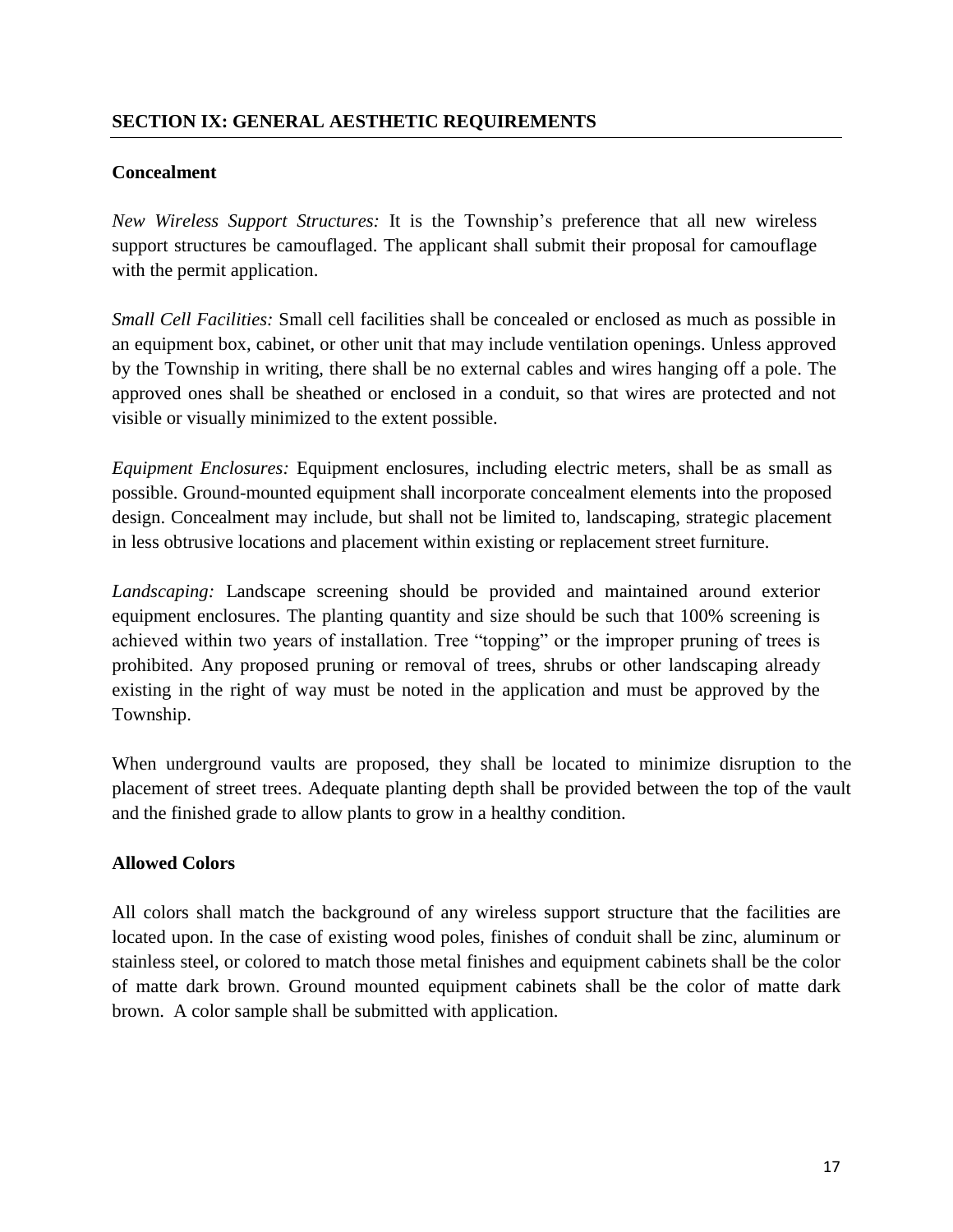#### **Signage/Lights/Logos/Decals/Cooling Fans**

*Signage:* Operator shall post its name, location identifying information, and emergency telephone number in an area on the cabinet of the small cell facility that is visible to the public. Signage required under this section shall not exceed 4" x 6", unless otherwise required by law (e.g. RF ground notification signs) or the Township. If no cabinet exists, the signage shall be placed at the base of the pole.

*Lights:* New small cell facilities and wireless support structures shall not be illuminated, except in accord with state or federal regulations, or unless illumination is integral to the camouflaging strategy such as design intended to look like a street light pole.

*Logos/Decals:* Remove or paint over unnecessary equipment manufacturer decals. New small cell facilities and wireless support structures shall not include advertisements and may only display information required by a federal, state or local agency. Utilize the smallest and lowest visibility radio-frequency (RF) warning sticker required by government or electric utility regulations. Place the RF sticker as close to the antenna as possible.

*Cooling Fans:* In residential areas, use a passive cooling system. In the event that a fan is needed, use a cooling fan with a low noise profile.

# **SECTION X: AESTHETIC REQUIREMENTS**

#### **North Market Historic District**

As noted in Section IV, the Township's preference for wireless support structures is existing utility poles. The next preference is for non-ornamental service poles. This does not apply in North Market Historic District where poles are ornamental.

The Township strongly discourages the use of the ornamental streetlights in North Market Historic District as wireless support structures. They should be used only when no other options exist, including the ability to install a new wireless support structure. If used, the height may not be increased more than five feet, the light fixture must be located at the top of the pole, and the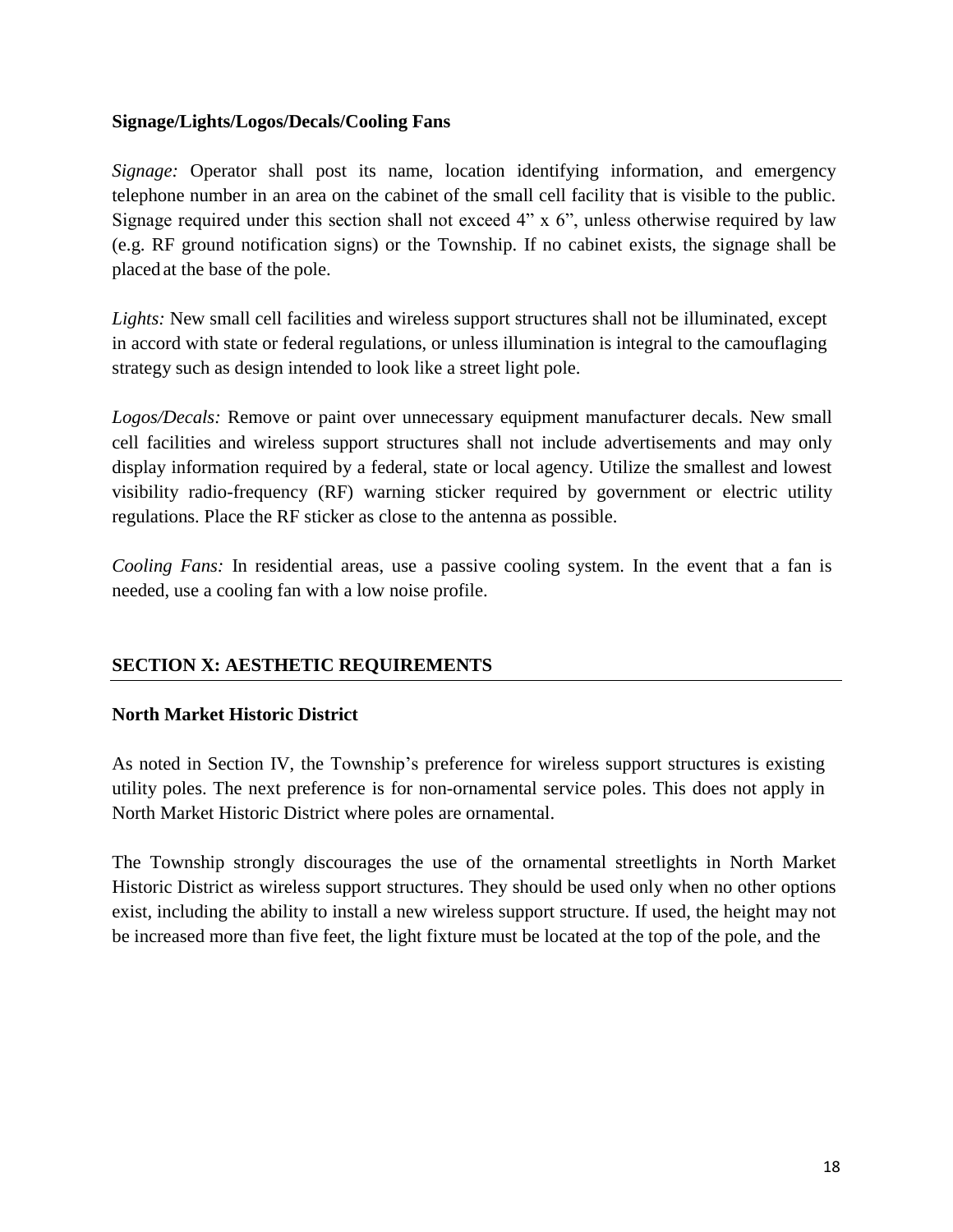small cell facility must not interfere with the attachment of flags, hanging planters and/or banners.

If existing utility poles are not available for collocation, operators may propose a new wireless support structure. New wireless support structures shall match the design of the existing ornamental black light poles.

### **New Wireless Support Structures Outside of North Market Historic District**

*Residential Areas:* In residential areas, new wireless support structures should be located to avoid obstructing the view of building facades by placing the wireless support structure at a corner, intersection or along a lot line. New wireless support structures should be located in the yard location where other overhead utilities are located unless it is not technically feasible to do so. Applicants shall clearly explain the rationale for requests that deviate from this expectation.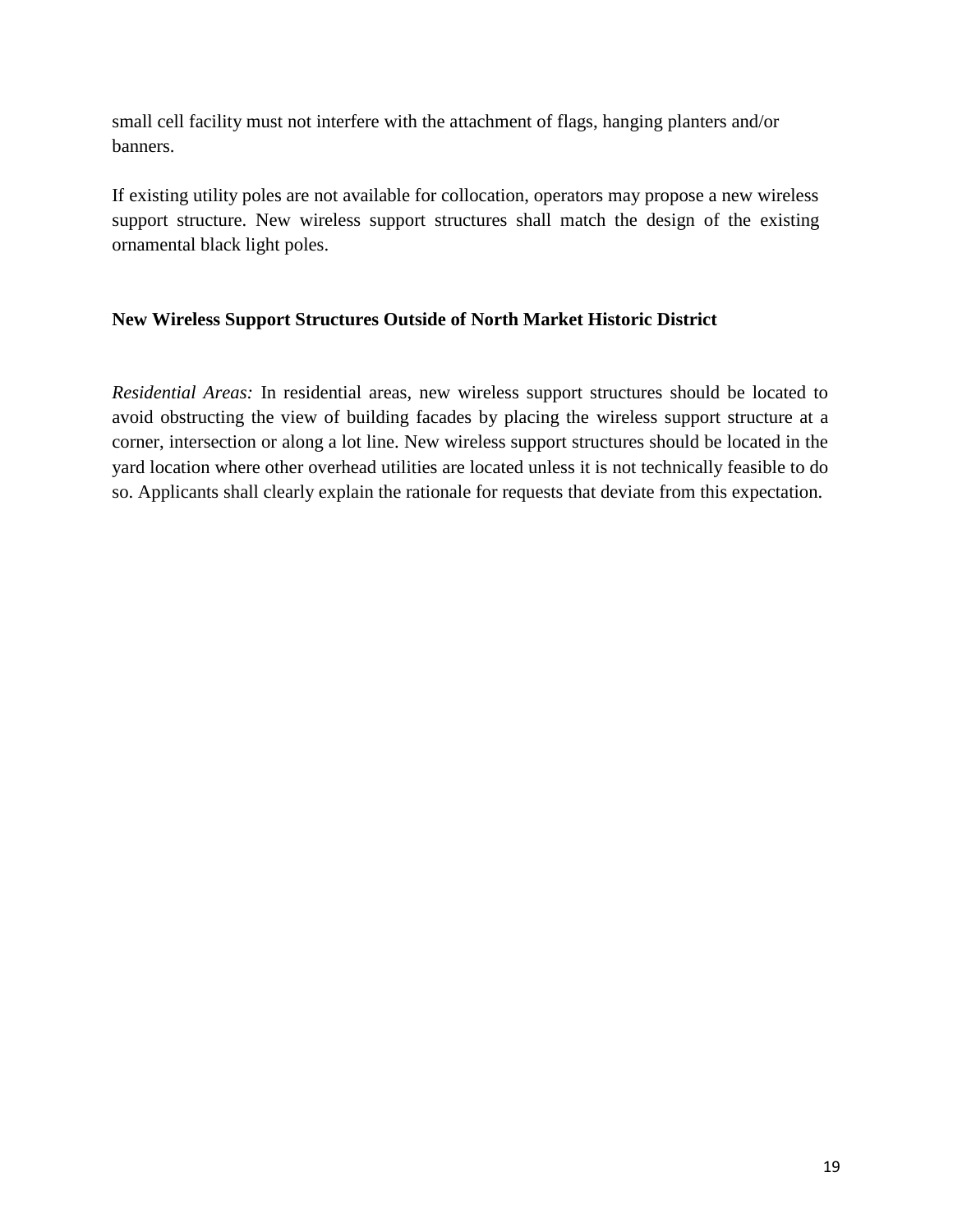#### **SECTION XI: INSTALLATION AND INSPECTION**

*Completion within 180 days:* The collocation or new wireless support structure for which a permit is granted shall be completed within 180 days after issuance of the permit unless the Township and the applicant agree to extend this period. The Township will agree to an extension if the delay is caused by the lack of commercial power or backhaul availability at the site, provided that the operator has made a timely request within sixty (60) days after the issuance of the permit for commercial power or backhaul services. The additional time to complete installation may not exceed 360 days after the issuance of the permit.

*Procedure for request for extension of time:* In situations when completion will not occur within 180 days after issuance of the permit, the applicant may request an extension of time for the reasons noted above. Such extension request must be completed utilizing the Township's extension of time form, which will include the length of time being requested and the reason for the delay.

The extension must be filed with the Road Department.

#### **Requirement for work permit**

Prior to commencing work in the right of way, the applicant must obtain a Right of Way Work Permit from the Road Department. In most instances, this work permit will be able to be issued in conjunction with and utilizing the materials included for an application for permits issued under these guidelines. Contractor and/or owner shall submit a Certificate of Liability Insurance with the Township named as the certificate holder, a Hold Harmless Agreement and a current copy of their Worker's Compensation Certificate before any right of way permits shall be issued.

#### **Existing infrastructure restoration requirements**

As required by the Township the permittee and/or its subcontractors shall leave the streets, alleys and other public places where work is done in as good condition or repair as they were before such work was commenced and to the reasonable satisfaction of the Township.

### **SECTION XII: INTERFERENCE WITH OPERATIONS**

#### **No Liability**

The Township shall not be liable to the operator by reason of inconvenience, annoyance or injury to the small cell facilities, wireless support structures, and related ground or polemounted equipment or activities conducted by the operator therefrom, arising from the necessity of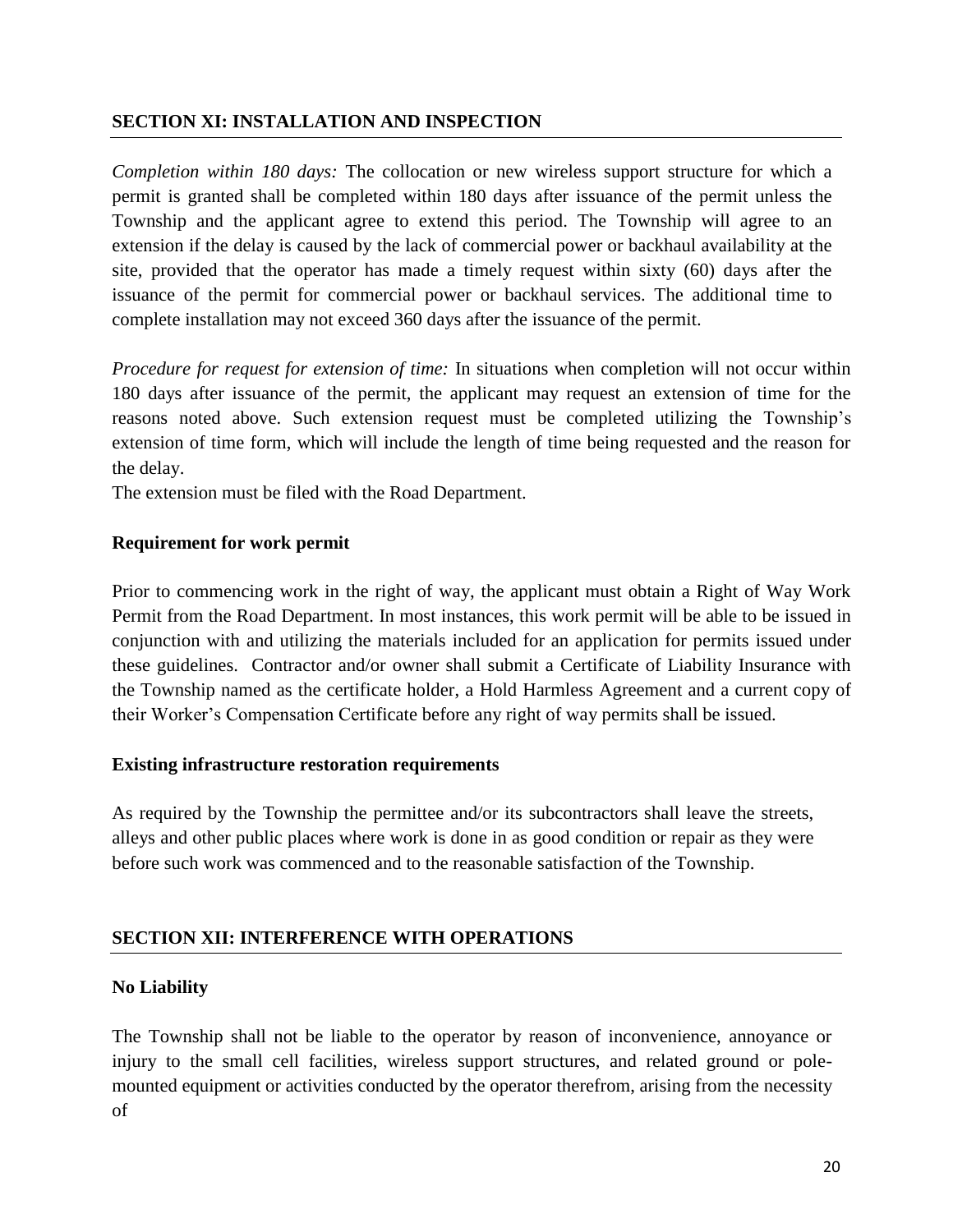repairing any portion of the right of way, or from the making of any necessary alteration or improvements, in or to, any portion of the right of way, or in, or to, Township's fixtures, appurtenances or equipment.

#### **Signal Interference with Township's Communications Infrastructure Prohibited**

In the event that an operator's small cell facility interferes with the public safety radio system, or the County's or State's traffic signal system, then the operator shall, at its cost, immediately cooperate with the Township to either rule out operator as the interference source or eliminate the interference. Cooperation with the Township may include, but shall not be limited to, temporarily switching the transmission equipment on and off for testing.

# **SECTION XIII: REQUIREMENTS FOR REMOVAL, REPLACEMENT, MAINTENANCE AND REPAIR**

#### **Replacement of Government-Owned Wireless Support Structure**

*When necessary to accommodate small cell facility:* The Township may require, in response to an application to collocate a small cell facility on a government owned wireless support structure, the replacement or modification of the wireless support structure at the operator's cost if the Township determines that replacement or modification is necessary for compliance with construction and safety standards. Such replacement or modification shall conform with these design guidelines. The Township may retain ownership of the replacement or modified wireless support structure.

*Accommodation of reservation of space for future public safety or transportation uses:* If the Township has reserved space for future public safety or transportation uses on the government owned wireless support structure, the replacement or modification must accommodate the future use.

### **Removal or Relocation Required for Public Improvement Project**

Operator shall remove and relocate the permitted small cell facility and/or wireless support structure at the operator's sole expense to accommodate construction of any public improvement project by the State, County or Township.

If operator fails to remove or relocate the small cell facility and/or wireless support structure or portion thereof as requested within 120 days of the notice, then the respective government agency shall be entitled to remove the small cell facility and/or wireless support structure, or portion thereof at operator's sole cost and expense, without further notice to operator.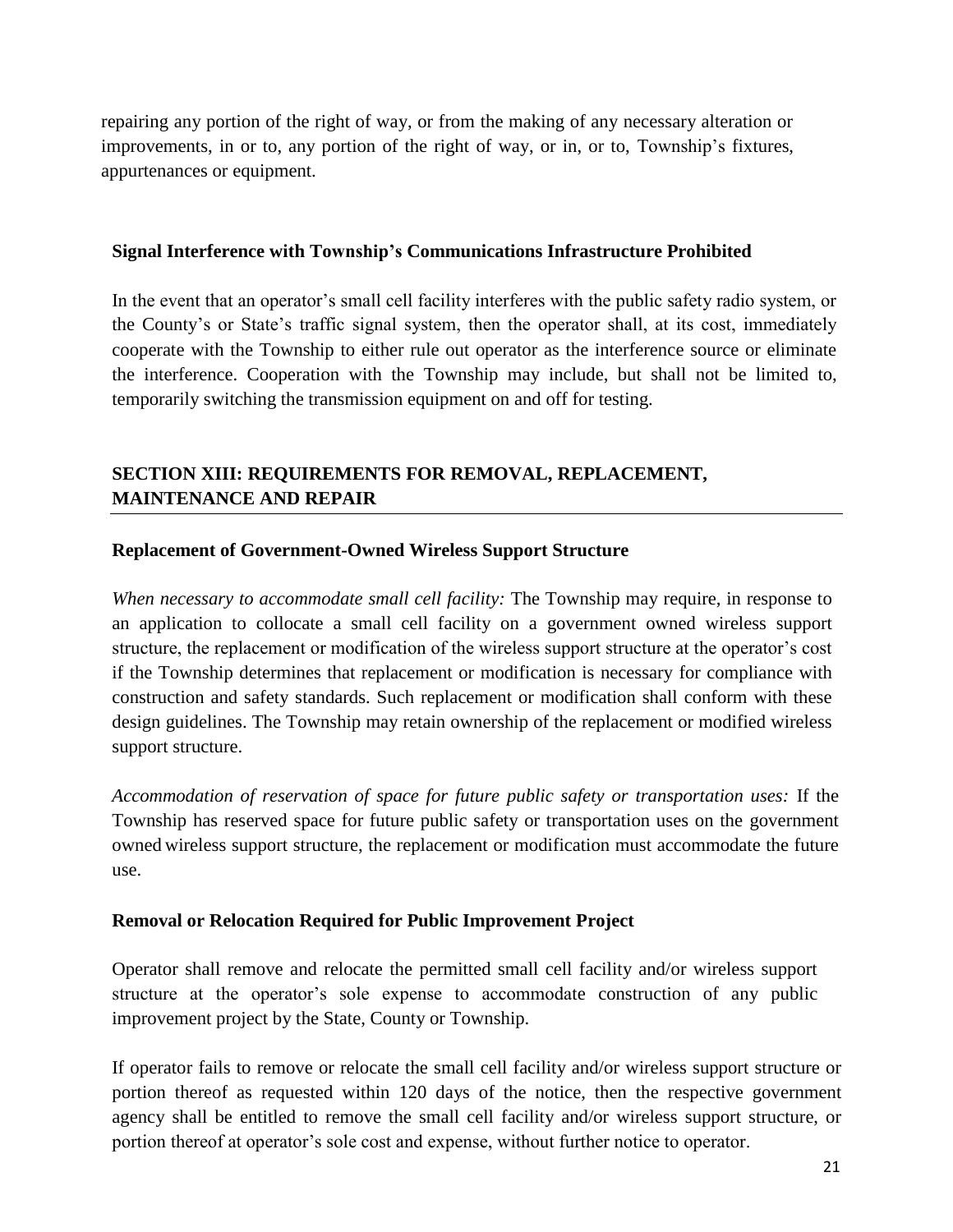Operator shall, within 30 days following issuance of invoice for the same, reimburse the respective government for its reasonable expenses incurred in the removal (including, without limitation, overhead and storage expenses) of the small cell facilities and/or wireless support structure, or portion thereof.

#### **Removal Required by Township for Safety and Imminent Danger Reasons**

Operator shall, at its sole cost and expense, promptly disconnect, remove, or relocate the applicable small cell facility and/or wireless support structure within the time frame and in the manner required by the Township if the Township reasonably determines that the disconnection, removal, or relocation of any part of a small cell facility and/or wireless support structure (a) is necessary to protect the public health, safety, welfare, or Township property, or (b) operator fails to obtain all applicable licenses, permits, and certifications required by law for its small cell facility and/or wireless support structure.

If the Township reasonably determines that there is imminent danger to the public, then the Township may immediately disconnect, remove, or relocate the applicable small cell facility and/or wireless support structure at the operator's sole cost and expense.

#### **Removal/Abandonment of Facilities**

Operator shall remove small cell facilities and/or wireless support structures when such facilities are abandoned regardless of whether or not it receives notice from the any government agency. Unless the Township sends notice that removal must be completed immediately to ensure public health, safety, and welfare, the removal must be completed within the earlier of 60 days of the small cell facility and/or wireless support structure being abandoned, or within 60 days of receipt of written notice from the Township. When operator abandons permanent structures in the right of way, the operator shall notify the Township in writing of such abandonment and shall file with the Township the location and description of each small cell facility and/or wireless support structure abandoned. Prior to removal, operator must make application to the Township and receive approval for such removal.

Operator must obtain a right of way work permit for the removal from the Township Road Department. The Township may require the operator to complete additional remedial measures necessary for public safety and the integrity of the right of way.

The Township may, at its option, allow a wireless support structure to remain in the right of way and coordinate with the owner to transfer ownership of such wireless support structure to the Township, instead of requiring the owner and/or Operator to remove such wireless support structure.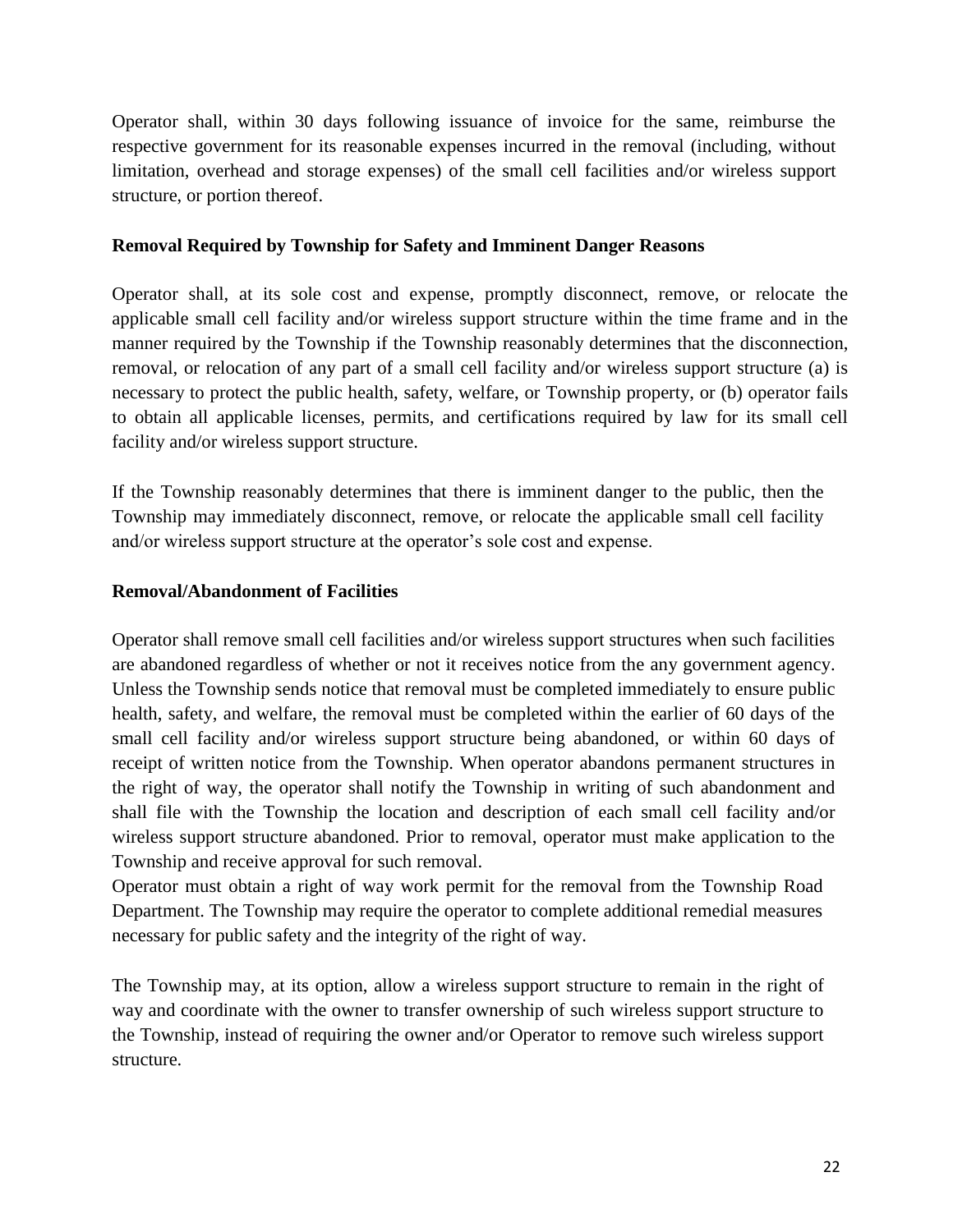#### **Restoration**

Operator shall repair any damage to the right of way, any facilities located within the right of way, and/or the property of any third party resulting from operator's removal or relocation activities (or any other of operator's activities hereunder) within ten (10) calendar days following the date of such removal or relocation, at operator's sole cost and expense. Restoration of the right of way and such property must be to substantially the same condition as it was immediately before the date operator was granted a permit for the applicable location, or did the work at such location (even if operator did not first obtain a permit). This includes restoration or replacement of any damaged trees, shrubs, or other vegetation. Such repair, restoration and replacement shall be subject to the sole, reasonable approval of the Township.

### **SECTION XIV: GENERAL PROVISIONS**

#### **As-Built Maps and Records**

Operator shall maintain accurate maps and other appropriate records, including an inventory, of its small cell facilities and wireless support structures as they are actually constructed in the right of way or any other Township-owned property. The inventory shall include GIS coordinates, date of installation, type of wireless support structure used for installation, wireless support structure owner and description/type of installation for each small cell facility and wireless support structure.

Upon Township's written request, operator shall provide a cumulative inventory within thirty (30) days of Township's request. Concerning small cell facilities and wireless support structures that become inactive, the inventory shall include the same information as active installations in addition to the date the small cell facility and/or wireless support structure was deactivated and the date the small cell facility and/or wireless support structure was removed from the right of way. The Township may compare the inventory to its records to identify any discrepancies.

### **Generally Applicable Health and Safety Regulations**

All small cell facilities and wireless support structures shall be designed, constructed, operated and maintained in compliance with all generally applicable health and safety regulations, including without limitation all applicable federal, state and local regulations for human exposure to RF emissions.